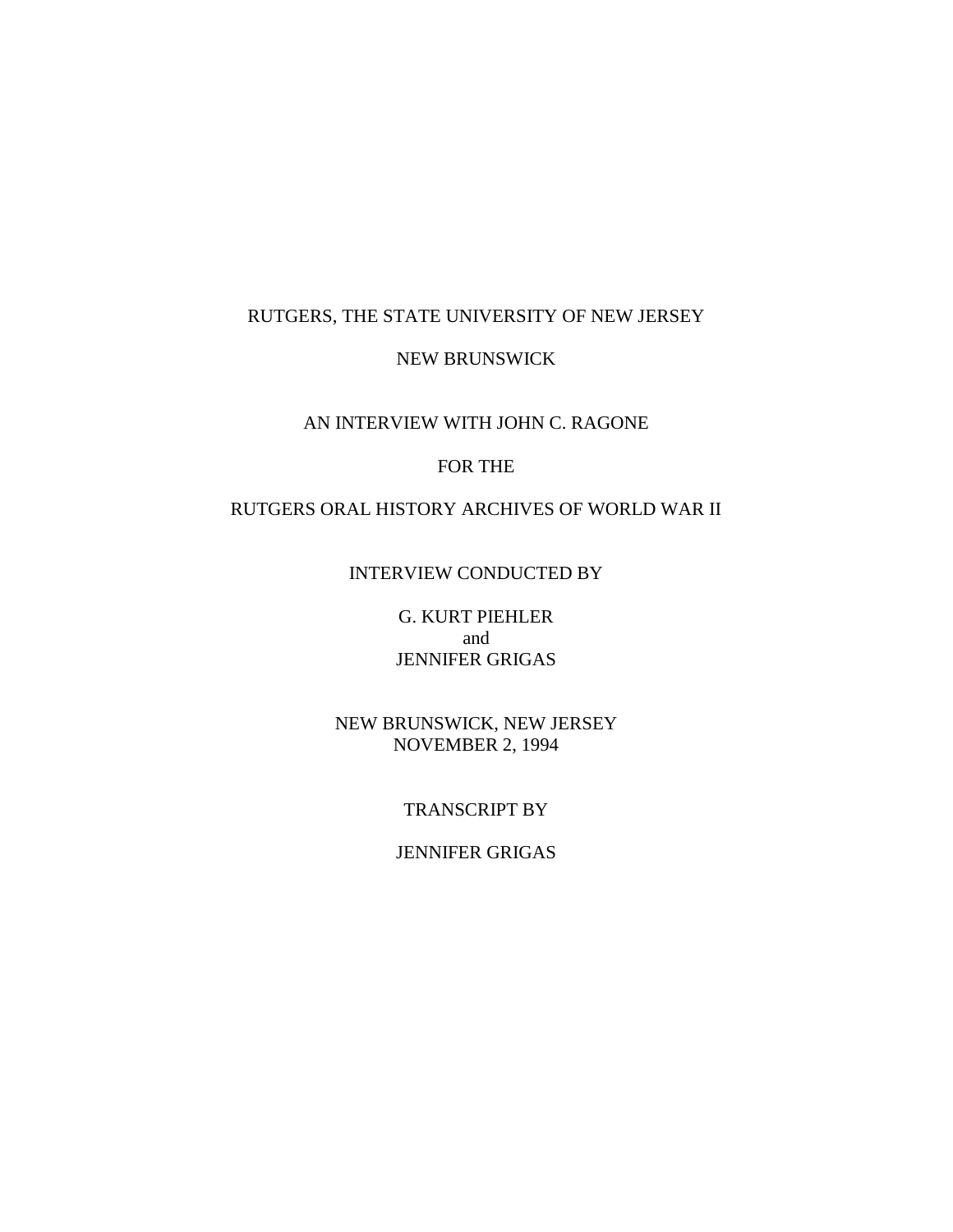Kurt Piehler: This begins an interview with Mr. John C. Ragone on November 2, 1994 at Rutgers University in New Brunswick, New Jersey with Kurt Piehler and

Jennifer Grigas: Jennifer Grigas.

KP: I guess I would like to begin by asking you a few questions about your parents and your community. Your father came from Italy?

John Ragone: Right.

KP: And do you know what time he came over to the United States?

JR: ... Well it had to be ... 1913-14. I'm not really sure. I mean, [I] can figure back. You know, I was born in 1918. My older brother was born 1916 and so it was probably 14 thereabouts.

KP: Do you know why he came to the United States?

JR: I have no idea. Absolutely none. Other than most of them came over because things in Italy, weren't you, know just right and no work probably and they came over for that holy grail.

KP: Do you know if your father expected to stay in the United States permanently?

JR: I would think so. He ... came over with his brother, the two of them were barbers and they opened up a barber shop in Philadelphia. And, of course, he met my mother and they got married in Philadelphia. ... Now, she was born here. But, basically like, you know, all the immigrants that came over that's the way they did it. Of course, ... he wasn't around too long. ... He died when he was 34. I was eleven so it was ... quite different too, you talk about single parents, my mother was one of the originals, you know.

KP: Was it hard for your mother?

JR: Oh sure, definitely because, you know, let's face it, Depression, right? And we were in high school during the Depression. We went to college during the Depression and you know there were two brothers and a sister and three boys. ... [We] all got college degrees which was pretty good [coming] from an immigrant family.

KP: And your mother worked for Campbell Soup?

JR: She worked for Campbell Soup.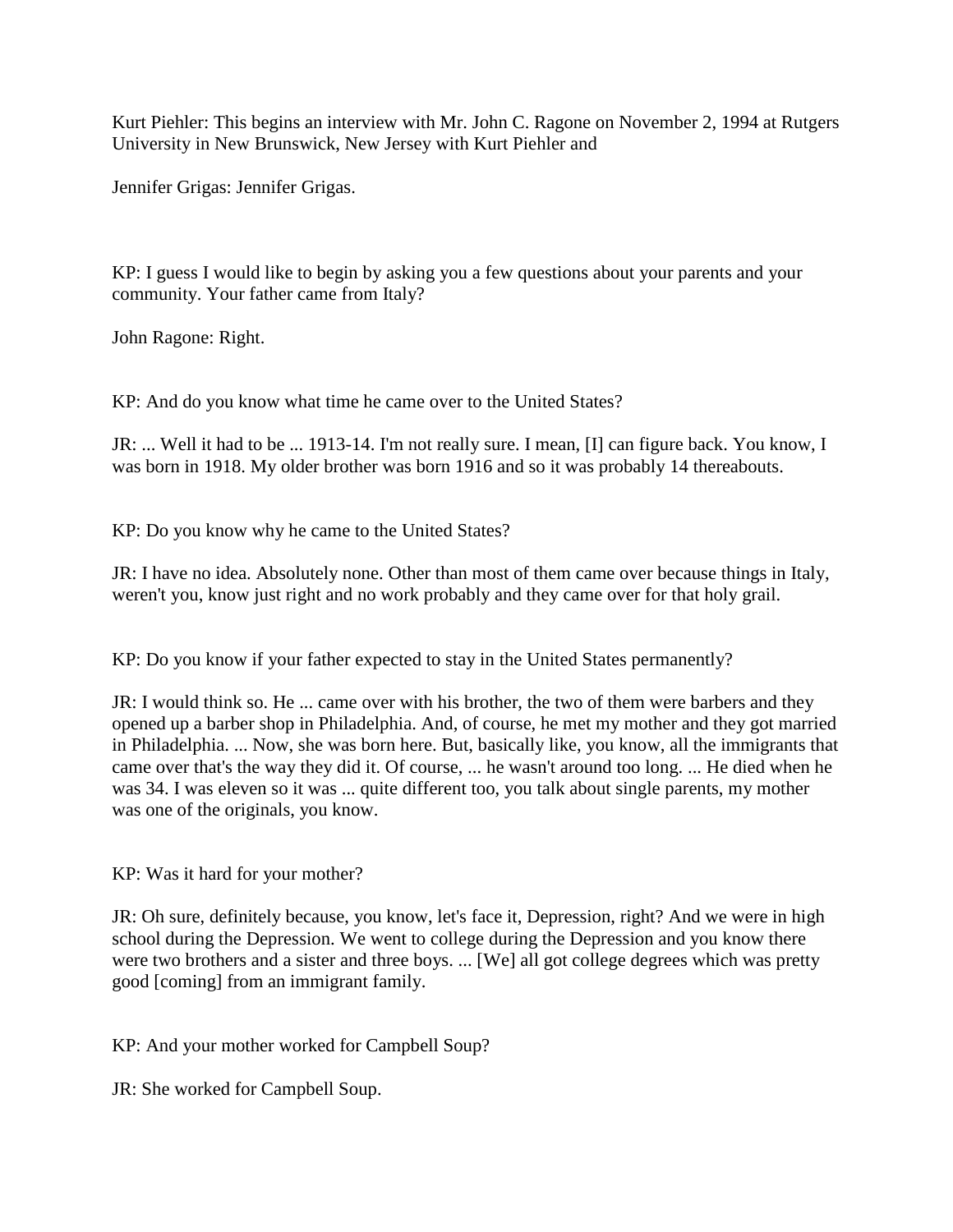KP: And so she would work the day shift?

JR: She worked days and you know, ... I mean, we did it. There was always somebody around not that we were left alone. There was always somebody else in the house with us, either another relative or grandparents or whatever so we ... had the coverage, we had the protection, and we appreciated it.

KP: You did not see a lot of your mother often during the week?

JR: Oh, ... well sure, everyday. Yeah.

KP: Yeah.

JR: Naturally, yeah. ... A typical Italian home, if you know what I mean.

JG: I have questions about the Depression. How did the Depression specifically affect your family?

JR: Well, I mean ... there wasn't much. I mean, ... we always had food on the table, okay, and there was always somebody working. In other words, my mother was working and there was always ... someone working and ... really, it was ... kind of tough. We all had odd jobs, you know, to try to make a ... penny, whatever it was. In fact, when I started working, when I graduated from high school and I worked at Campbell Soup Company, where my mother ... was working, I was working for ten dollars a week. Ten dollars a week! You pay that much in a tip now when you go to restaurant. [laughter] So ... we got by, you know, it was tough, but it was tough for everybody. At least we had a home, we had ... a parent, we had food on the table, we had clothing and we had a good education. So what ... more could we ask for?

JG: Did you or any of your siblings work during high school? Because I know you said something about odd jobs?

JR: No, ... we didn't work, other than ... cutting grass for neighbors, little things, but not ... fulltime jobs. ... Our mother believed in us getting an education and concentrating on getting in and also participating in athletics, which like I told you a little while ago, I'm still running. I ran in high school and I'm still running. I'm 76 years old. [laughter] ...

JG: What kinds of sports were you involved with in high school?

JR: Track and football basically. That was about it. I was always the little guy in high school so I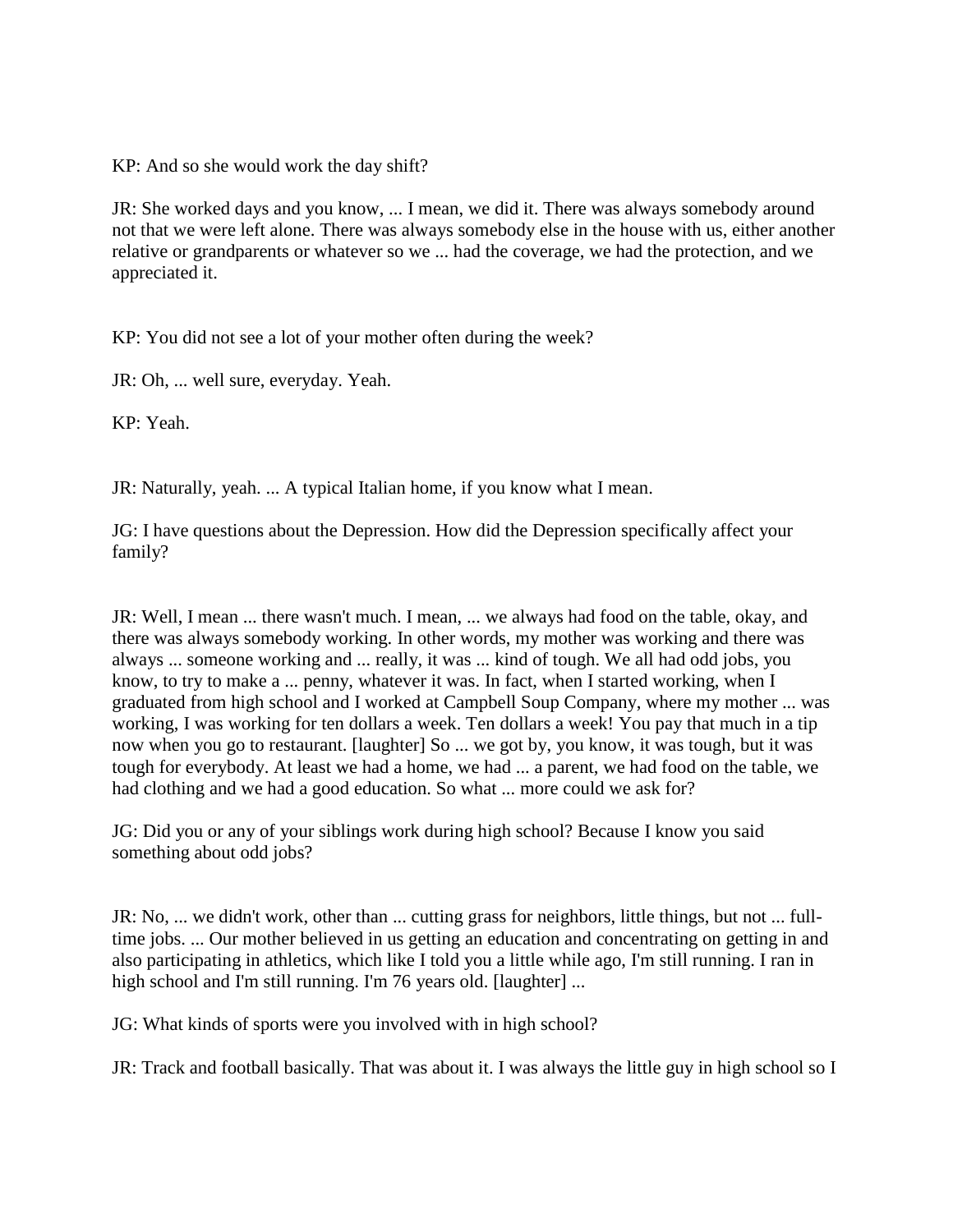was probably the smallest one of them when I was a sophomore and when I graduated I was one of the regulars. So I went from 5' 2'' to 5' 11'' in three years. [laughter]

KP: You grew up in Philadelphia and Camden?

JR: Well, I was ... born in Philadelphia, but I only spent six months of my life there. And then we moved to Camden for four years and then we moved to the suburbs because my father, he believed in living out in the ... country. So, we moved to a town called Oaklyn. That was our hometown and I went to grammar school there and one year of high school at Collingswood. And then we moved back to the grandparents in Camden because you were asking me about, "Well, how did you do it with your mother working?" Well the reason we moved back to our grandparents was so that my mother could work. So, we lived with our grandparents and uncle or aunt, whoever happened to be still living in the house at the time. And then I graduated from high school in '35 and worked at Campbells for three years while my brother graduated from Rutgers. So then I came to Rutgers in '38 and graduated in '42.

KP: You lived in Oaklyn for a while.

JR: Oh yeah.

KP: What kind of community was it like when you were growing up?

JR: The typical apple pie, you know what I mean? [laughter] Nice suburban town, a lot of green grass and trees and everyone on the block knew everyone, very friendly. ... Just a small town, one theater, one ... butcher shop and so forth. It was a nice little town.... A great place to ... be a kid.

KP: Were there many other Italian families in your neighborhood?

JR: ... No. ... Not on our block, you know. No. No. We were probably one of the ... first, but we were ... very accepted. Of course, I was too young to know any different, if you know what I mean. [laughter]

KP: Yeah.

JR: I mean, we didn't know we were Italian if you get the point. [laughter]

KP: Were there many Catholics in Oaklyn or was it mainly Protestant?

JR: Well, there weren't .... enough to have their own church. It wasn't until years later that they ... had a Catholic Church in Oaklyn but, no not ... when I was younger.

KP: My father, growing up in of all places Hudson County saw some Klan activities as a small child. Did you remember any Klan activity in Camden County?

JR: No.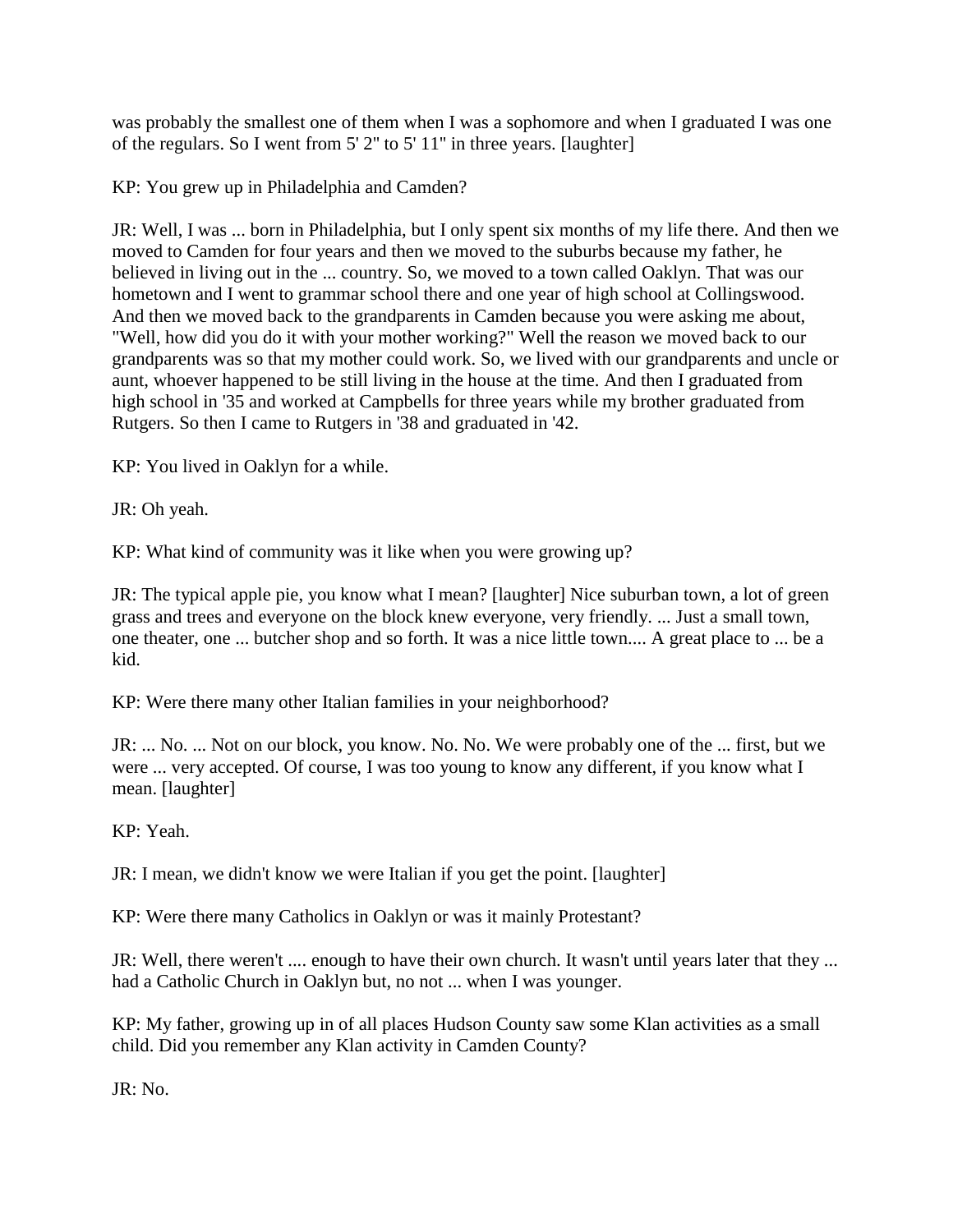KP: Growing up?

JR: No. Not until we moved to Camden.

KP: Oh really. What happened?

JR: When we got back to Camden then ... it was different. Then we were living in a ... basically Italian neighborhood and just like every ... city has a neighborhood, Camden had the Italian neighborhood, they had the Polish neighborhood, they had the Jewish neighborhood, and ... we were in the Italian neighborhood. It ... was a very cohesive town as far as the Italians are concerned, they had their church, they had their own social activities and I tell you it was a great place to be a kid. I mean, it's unfortunate like Newark and Jersey City, Camden has gone down the drain, but ... when I was a kid, hey there was nothing wrong with growing up in Camden.

KP: Did you know Russ Janoff at the time?

JR: Yes, we went to the same high school and we were ... very close. In fact, I saw him a couple years ago at the reunion. So, yep. ... See, now Russ was in the other side of town, ... which ... we always thought of as the better part of Camden. Yeah, more trees, better homes. [laughter]

KP: How interesting because he still says it was not that wealthy of a neighborhood, but ...

JR: Well, everything's relative, right?

KP: Yeah, yeah. Where did most people in your community of Oaklyn and Camden work? Was your father, for example ...

JR: You see my father, he ... had his own barber shop on the waterfront of Philadelphia and he just rode the bus everyday to Philadelphia.

KP: So even when you moved out of Camden, even when you moved out to Oaklyn he still commuted into Camden?

JR: ... He commuted to Philadelphia.

KP: Philadelphia.

JR: Right. He did that. Right, exactly.

KP: When you were in Oaklyn did your father keep a garden?

JR: Yes. He had a garden and he had his fig tree and he was very handy. ... To tell you the truth, when I think back, I don't know how he did it, because, you know, the barber shops would be open [at] six-seven o'clock in the morning and they'd be open until eight ... o'clock at night and I can still see myself sitting in the picture window, looking out, waiting for that bus to come up to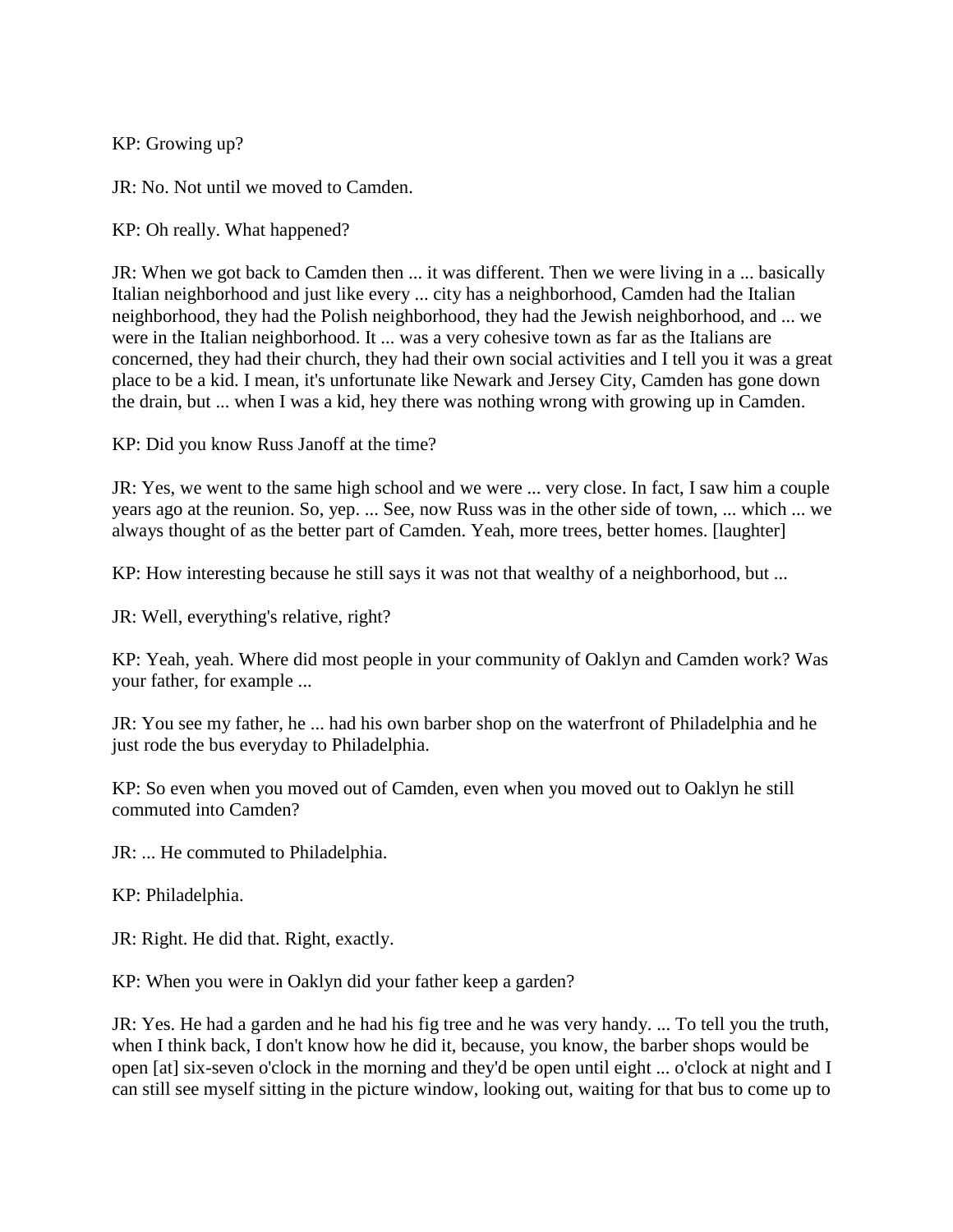the corner so he can get out of that bus. And it was a long day. I don't know how he did it. Maybe that's why he had such a short life.

KP: How many days a week did he work? Six?

JR: Six days a week.

KP: So he only had Sunday...

JR: Sundays, but Sundays we were a family. ... He had his victrola and he had his records, Caruso and all his operas and ... that's how we got actually introduced to music through him. ... Because, [he was a] typical ... Italian opera lover.

KP: Your mother worked for Campbells Soup. Was it unionized at the time she worked?

JR: Was it what?

KP: Unionized. Did you have a union?

JR: Not when she started. ... That didn't come until, I'd say maybe in the early '40s and ... then, of course, when it did become unionized it was ... quite a ... shock to a lot of them because, ... you know, the way they went about it. But Campbells was one of the lucky companies. They ... had a pretty good relationship with their ... unions. I ... can't recall in ... the history of ... Campbells having any real problems. They may have had a strike, I don't know, but I can't recall, not in my time.

KP: When your mother worked how many hours would she work a week? What were her shifts like?

JR: ... They usually worked about 40 hours a week.

KP: Was she able to get pretty steady work during the time she was working with Campbell?

JR: She was number one on her ... job. She scraped carrots. That's all she did was scrape carrots. She probably scraped enough carrots to go from here around the world ten times. She was one of the best carrot scrapers. That's why she had such strong hands.

KP: So she was able to have fairly steady work?

JR: Oh yes, she worked right up until her retirement. And she was one of the last to retire and had a good retirement and she lived until she was 90, so that wasn't too bad. I should do so good. I should do so good right Jennifer? [laughter] We should do so great.

KP: You ended up working for Campbells Soup?

JR: Yeah, ... exactly. I also worked there summers, you know, in high school during the "tomato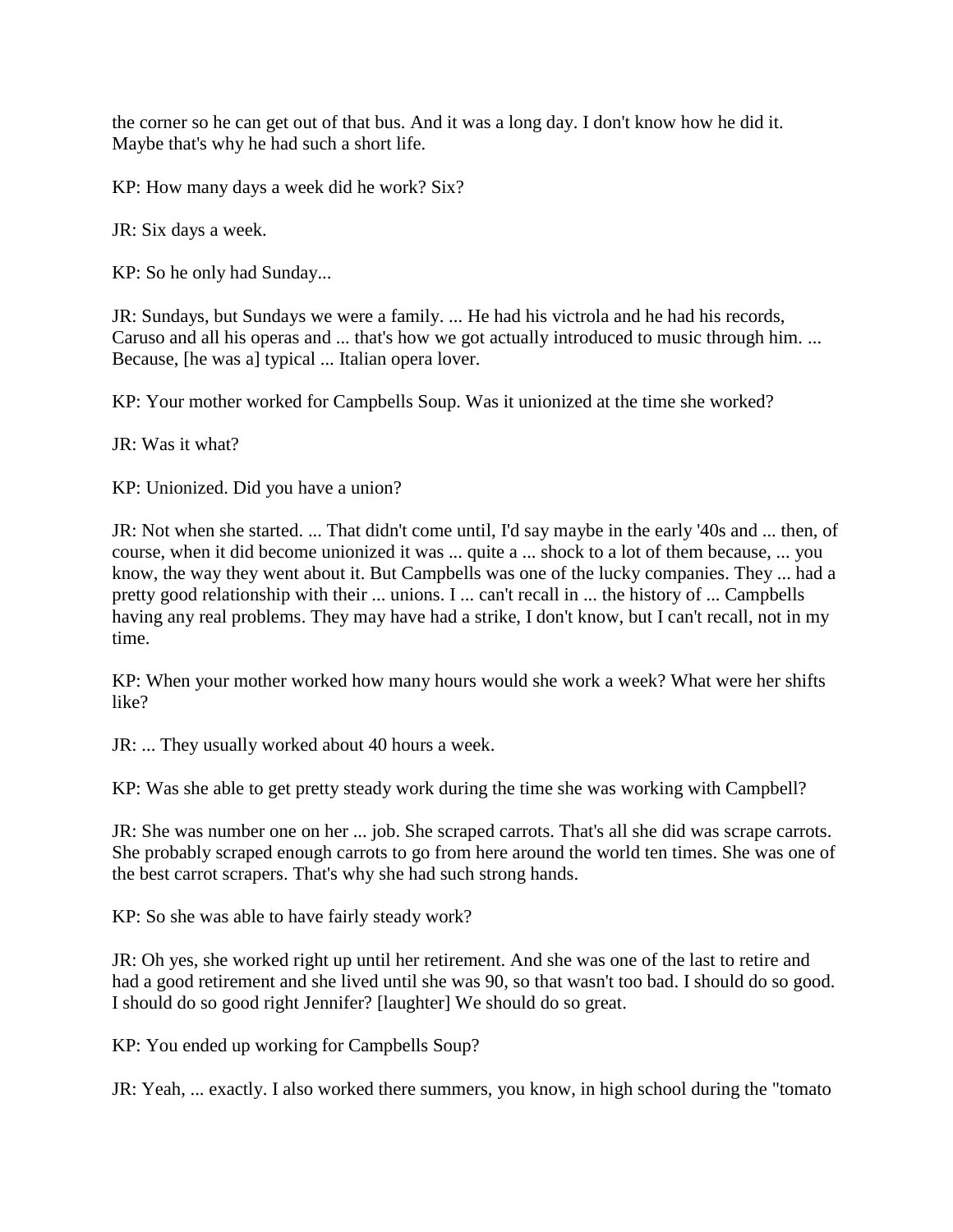season" when the farmers would come up with their trucks, you know. Of course, that's all automation now.

KP: I remember people have said that when it was tomato season you could smell tomato in the air.

JR: Oh, all over the city, exactly. And Camden was RCA Victor and Campbells Soup. That was ... the town, plus Walt Whitman. [laughter]

KP: You initially went to Campbells Soup. Did you know you were going to college and this was just a temporary job?

JR: No, I didn't know. ... Of course, ... when you're in high school you think about it, but here ... it was the middle of the Depression, my brother was in ... college and I was, you know, helping to send him money every week ... out of my ten dollars a week salary and I would pay five dollars a week board. So, ... we helped him. But then, I ... just knew that I wasn't going to be packing cans all my life. Picking up eight cans putting them in a basket, just doing that, you know, for a half hour and then switch a half hour, that wasn't for me. And of the ... four fellows on our team, three of us went to Rutgers. And we just vowed we were gonna get out of the sweat hole and in my case, which I was waiting until my brother graduated. ... So, I came up here and I got a 200 dollar scholarship from Camden County and arrived here on a Sunday night and by five o'clock Sunday, I had myself a job waiting on tables at Stollman's restaurant. That was one of five jobs I held while I was an undergraduate. So.

KP: You also joined the National Guard?

JR: Right. I joined the National Guard before I came to Rutgers. That was a little ... subterfuge. They came to me, a member of the National Guard came to me, and said that they were going to summer camp at Sea Girt and every year at the end of the camp they have a track meet and it was very, very competitive, one company against another company and would I be willing to go into the National Guard for two weeks to run for the medical detachment. [laughter] So, ah sure two weeks vacation, okay. So I ... enlisted in the National Guard and they assured me that in two weeks, I'd get out. So I went and I competed in the track meet and I won ... my race, and I threw the shotput and won that, and I enjoyed it very much so. I had no duties. All I had to do was that and at night we were able to go to Asbury Park [and] do what we want. But at the end of two weeks they said, "You want to disenroll? You want to get out? It's up to you." I said, "I like the guys. I'll ... stay in it for awhile." So I stayed in it for a year and then when I enrolled at Rutgers I couldn't see going to the National Guard once a week, so they, ... let me out. They just had some reason for getting me out. I don't know what, ... left the state or something, I don't know what it was, but it wasn't true. [laughter] All I know is I got out, but I enjoyed it. It was a great experience before the war. That was prior to '38.

KP: No. What was it? You went to weekly training then.

JR: Weekly training. Every week, once a week for two hours.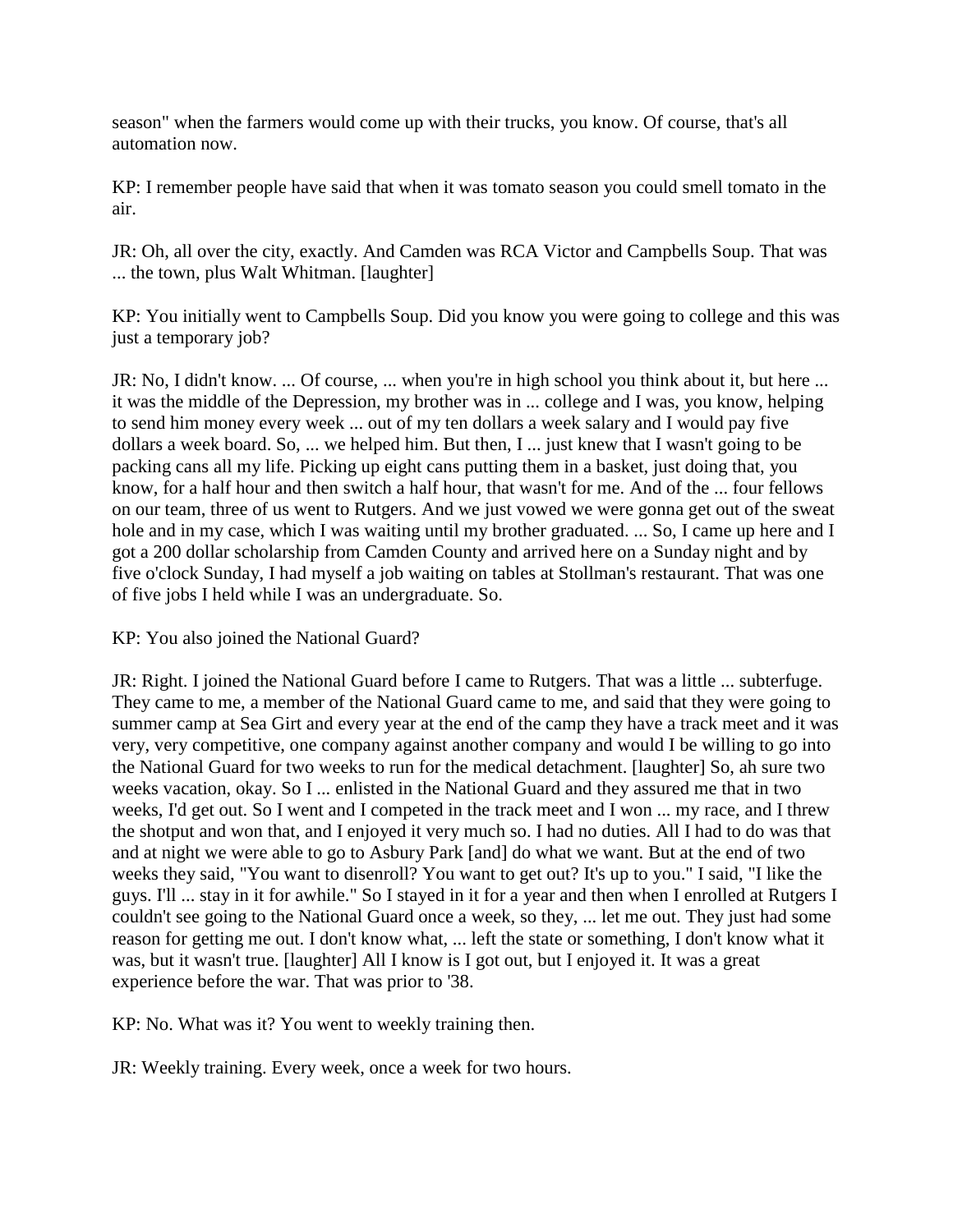KP: Where would your training be?

JR: Where?

KP: Yeah, where?

JR: At the National Guard Armory in Camden.

KP: In Camden.

JR: They had one in New Brunswick so I could have transferred, but I knew I was going to be in ROTC, so I figured ROTC would be enough because that would be once a week too plus classes.

KP: If you had stayed in National Guard you may have very well have been in the war, even earlier.

JR: Oh, no doubt. I would have been called up, ... you know, when they called up the National Guard.

KP: Did people who joined the National Guard or were in the National Guard in 1937 and 1938 think that a war was coming?

JR: No. No, because, you know, we were ... in the ... early Roosevelt years and the ... talk then was, you know, stay out of the war. You know, that's their problem not our problem. But, of course, now when I read back on it. ...

KP: It looks obvious.

JR: FDR was trying to get in it, all the time. [laughter].

KP: What did you and your family think of FDR?

JR: Well, he ... did the right thing at the right time. He was a savior. Unfortunately, my mother was not a ... Democrat. She was a Republican committee woman, ... but still it was a Democratic household even though she worked for the ... Republican committee. But, no he was ... accepted. In fact, there was probably one of ... the thrills of my life when I saw FDR in person, when he came to Camden during one of his campaigns.

KP: He spoke in the downtown.

JR: Spoke downtown in front of the City Hall. And, it was a typical sea of people as far as the eye can see. And he was just like in his movies. He was there in his convertible, you know, sitting in the back and so forth. Oh, no, we ... loved FDR. We really did.

KP: You mentioned your mother was a committee woman.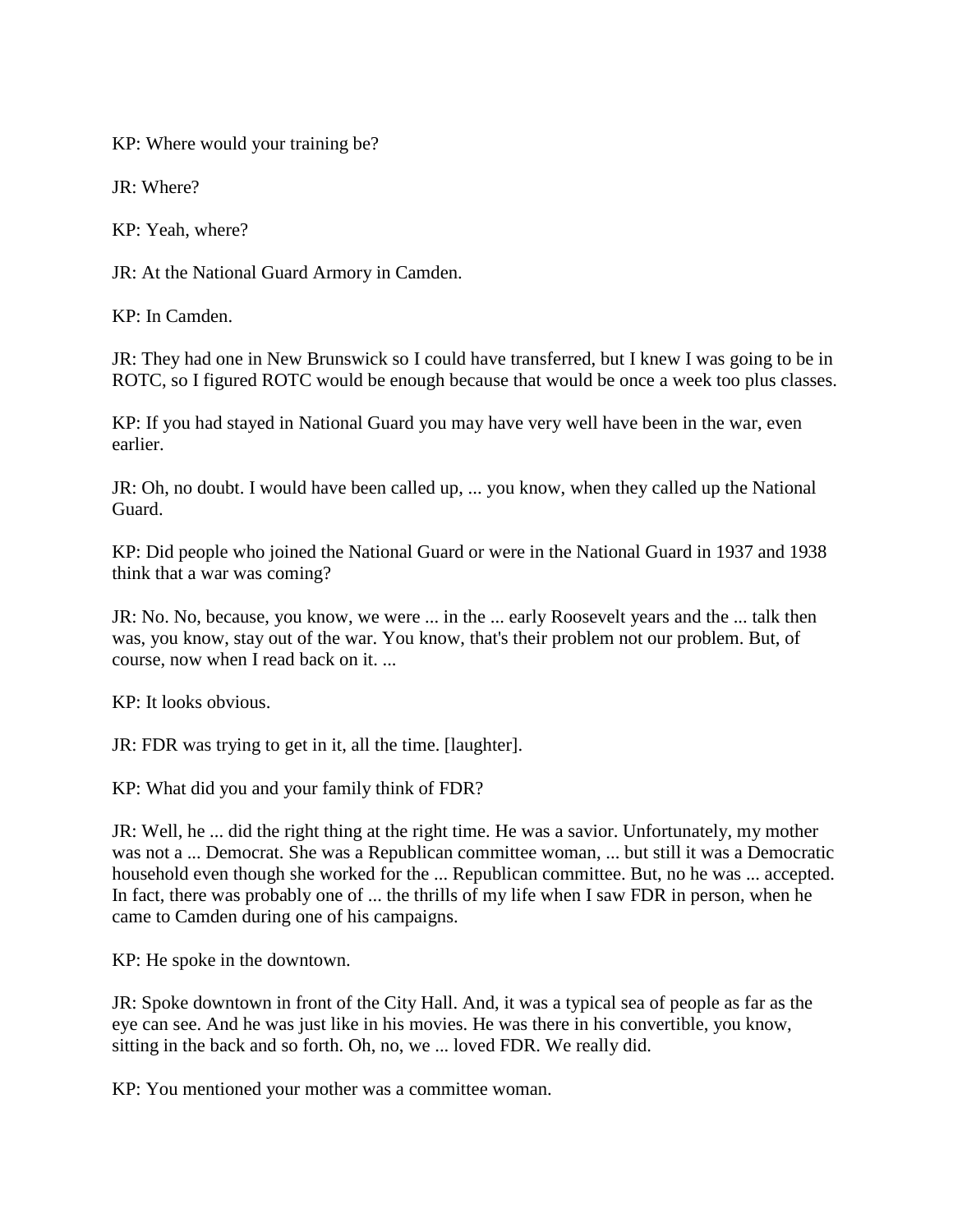JR: Right.

KP: How did that come about? Is there a story there?

JR: I have no idea. She just went around and got the other Italian people to vote for whoever she told them to vote for. You know what I mean? That's a committee woman.

KP: Yeah, but you don't know why?

JR: No, no idea. No idea. I was too young to know.

KP: How did your family and people in your neighborhood feel about Mussolini in the 1930s?

JR: They weren't too pleased. Weren't too pleased. Except for my ... uncle who thought he was the greatest and that was just one person. [laughter]

KP: But otherwise your family did not think much of him.

JR: No, no. They were ... "Americans". You know, what I mean? The typical American immigrant, the ... flag wavers, definitely flag wavers.

KP: Do you have any other questions about Camden?

JG: I was wondering, you said you waited to go to college because your brother was going to college.

JR: Right.

JG: What made you and your brother decide to attend Rutgers?

JR: Well, good school. It gave us a chance to get away from home. Typical college life. ... I really can't, well ... in my case, I went because my brother went. Now why my brother picked Rutgers, I have no idea. I just don't know, but with me, it was just I would come up while he was here on visits. And he belonged to Beta Theta Pi fraternity so I would come up and stay at the Beta house and I went to the-- it seems strange, but because I had a job I was able to afford a tuxedo, so I bought a tuxedo, and I would come up and go to all ... the dances at Rutgers. [laughter] ... So, I ... enjoyed that.

KP: You knew much about Rutgers even before you entered.

JR: I enjoyed that part of it. ... And, then of course, ... when he was a senior, ... I brought ... my present wife up to the ... dances. So, it was ... nice. It was enjoyable. Okay?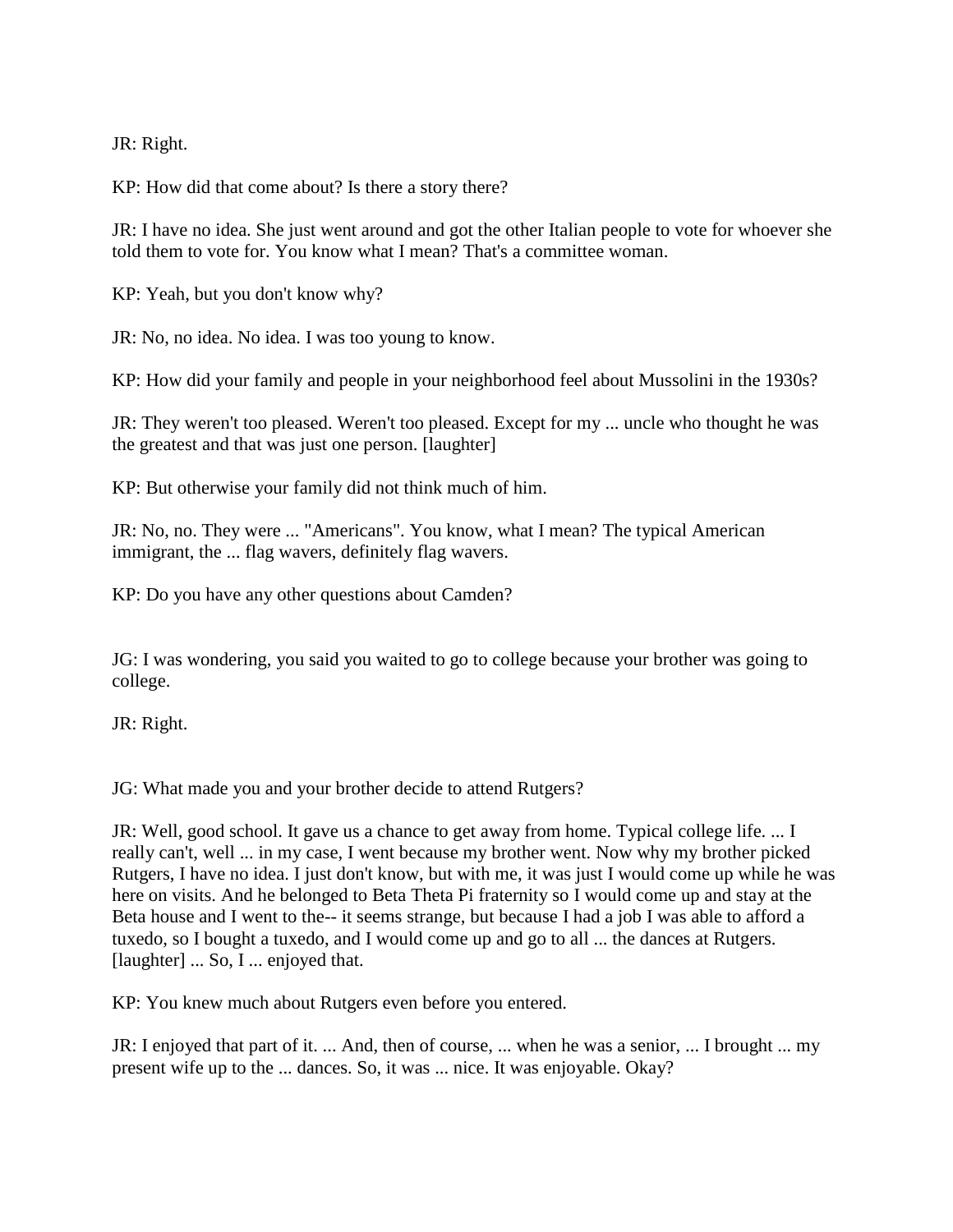KP: Before going to Rutgers you were in the National Guard. Who was in the National Guard when you were in there? Were they older? Were they World War I veterans? What was the average age of people at the armory in Camden?

JR: Well actually most of them were older than I was. ... Let's see, I enrolled in 1937. So, ... I was nineteen at the time. And most of them were in there 20s. I was ... actually one of the younger ones in there and ... there were mostly, I would have to say that ... I wouldn't be surprised that quite a few of them were in there because of the money they got for ... serving in the National Guard. I mean, even it was, I don't even know how much we got, a dollar month or whatever it was, but it was money.

KP: Yes.

JR: You know, what I mean? And, ... of course, it was a place to go to keep warm on a cold winter night ... when you're drilling. [laughter]

KP: And also it seemed that Sea Girt was a pleasant town?

JR: Oh, Sea Girt was a fantastic vacation, especially if you were in the medical detachment. I don't know about the other guys, but ... we lived in a tent for two weeks and it was enjoyable. ... I liked it. I liked it. That's why I stayed in.

KP: You came to Rutgers and your brother was already here.

JR: No. He graduated in '38 and I enrolled in September of '38.

KP: And what did you think you would major in when you came here?

JR: Education. Because I was always interested in being a ... physical ed. teacher.

KP: From high school on?

JR: From ... when I was in high school. I always enjoyed athletics and ... specifically running track. So, that was ... my objective. ... I always said, that if I ... got a scholarship I would want to be a sanitary engineer. If I didn't get a scholarship and I had to work my way through, I wanted to be a physical ed. teacher. And that's how it turned out. [laughter]

KP: Had you applied for a scholarship for engineering?

JR: No, no. ... There weren't too many scholarships available in those days. In fact, the day I enrolled I took a loan from the dean. He had his own private fund.

KP: This was Dean Metzger?

JR: Dean Metzger. Fantastic. I never even got to pay that off until ... the year after I graduated. ...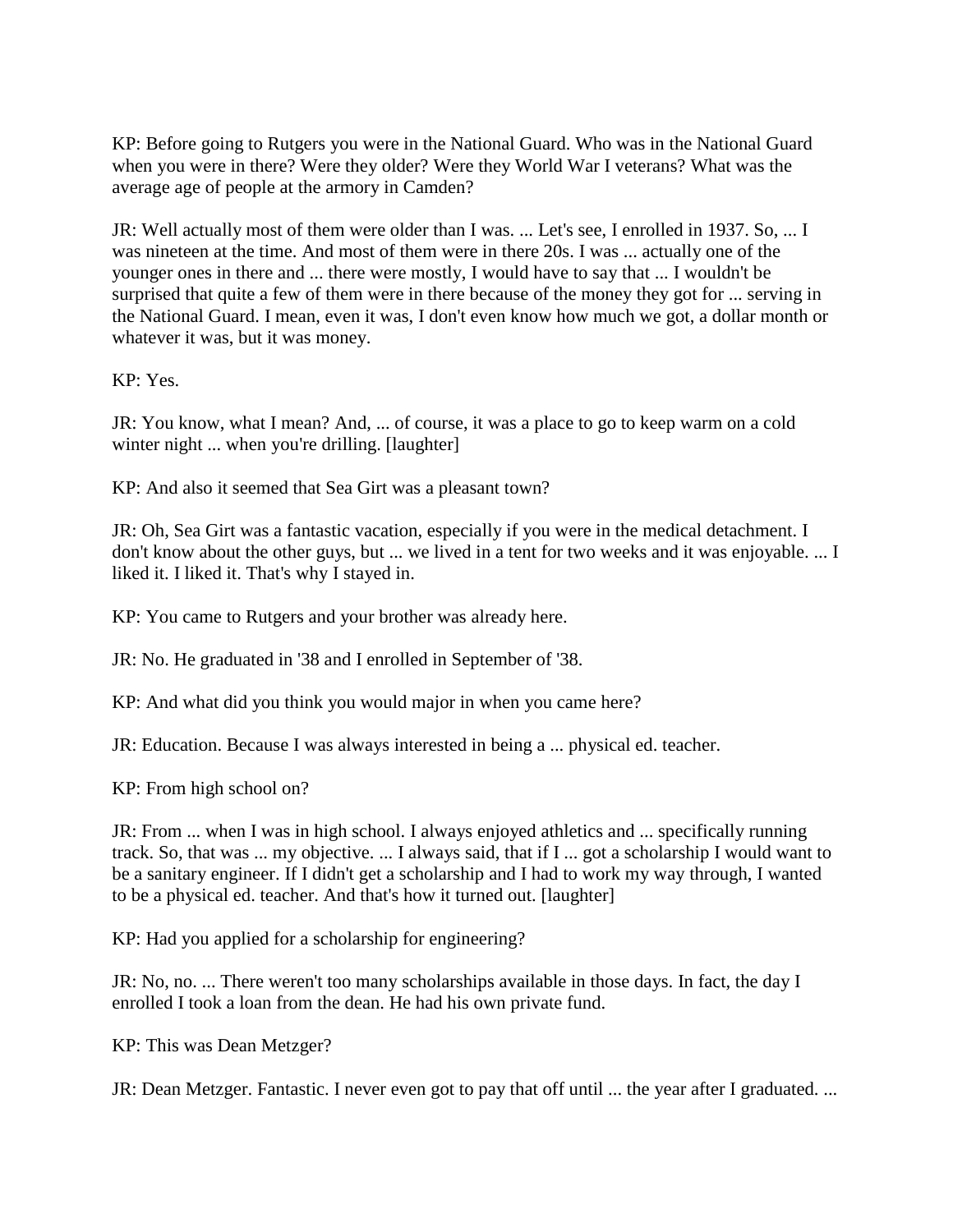It was tougher being a student at Rutgers financially than it was when I was working for ten dollars a week. Because I was holding down five jobs while I was a student, ... you know, waiting on tables for three meals a day plus all other things that I did while I was a student, selling programs at the football games, selling corsages for the proms, selling books at night. I ... travelled all over this area ... selling books to people in all these towns. No car, took buses. And I worked at the athletic office so many hours. National, what did they call it? National Youth Administration.

KP: National Youth Administration.

JR: I did that. So I had my share of work. And, of course, my senior year I had a full-time teaching job.

KP: How many hours did you work about?

JR: Well, we ... were only allowed to work, ... you were offered I think, so many hours a month. I'm not sure what it was, but it wasn't ... too much. ... But, ... it helped. And it ... helped me, too, because I was working with George Little, who was one of the most fantastic directors of athletics. And he built ... the new Rutgers stadium.

 $KP: Y_{PS}$ 

JR: ... And he would take us over there, you know, whenever [they were] building it and so forth and so on as part of our administration classes. ... In fact, one of my thrills was attending the dedication game. I missed the second dedication, but I was at [the] first dedication.

KP: What do you remember about the first dedication? Are there any memories of that? For most people of the Class of 1942 the dedication game was one of their distinctive memories.

JR: Well the ... big thing was that ... most people think that the dedication game is the first game played at the stadium and it wasn't. There was a game played a week before that against North Hampton and then there was the dedication, of course beating ... Princeton the first time in 69 years was just, that was the highlight. That was a real highlight and we never got over it and never will get over it. It was absolutely fantastic. It was a fantastic day. And for years I had the Princeton waterbucket. [laughter]

KP: What happened to it?

JR: [It was a] ... big black bucket with the ... orange "P" on it that was my souvenir ... of that game.

KP: Do you still have it?

JR: Oh, no! No way. [laughter] ... That went with the wind.

KP: You mentioned that George Little was a very good director of athletics.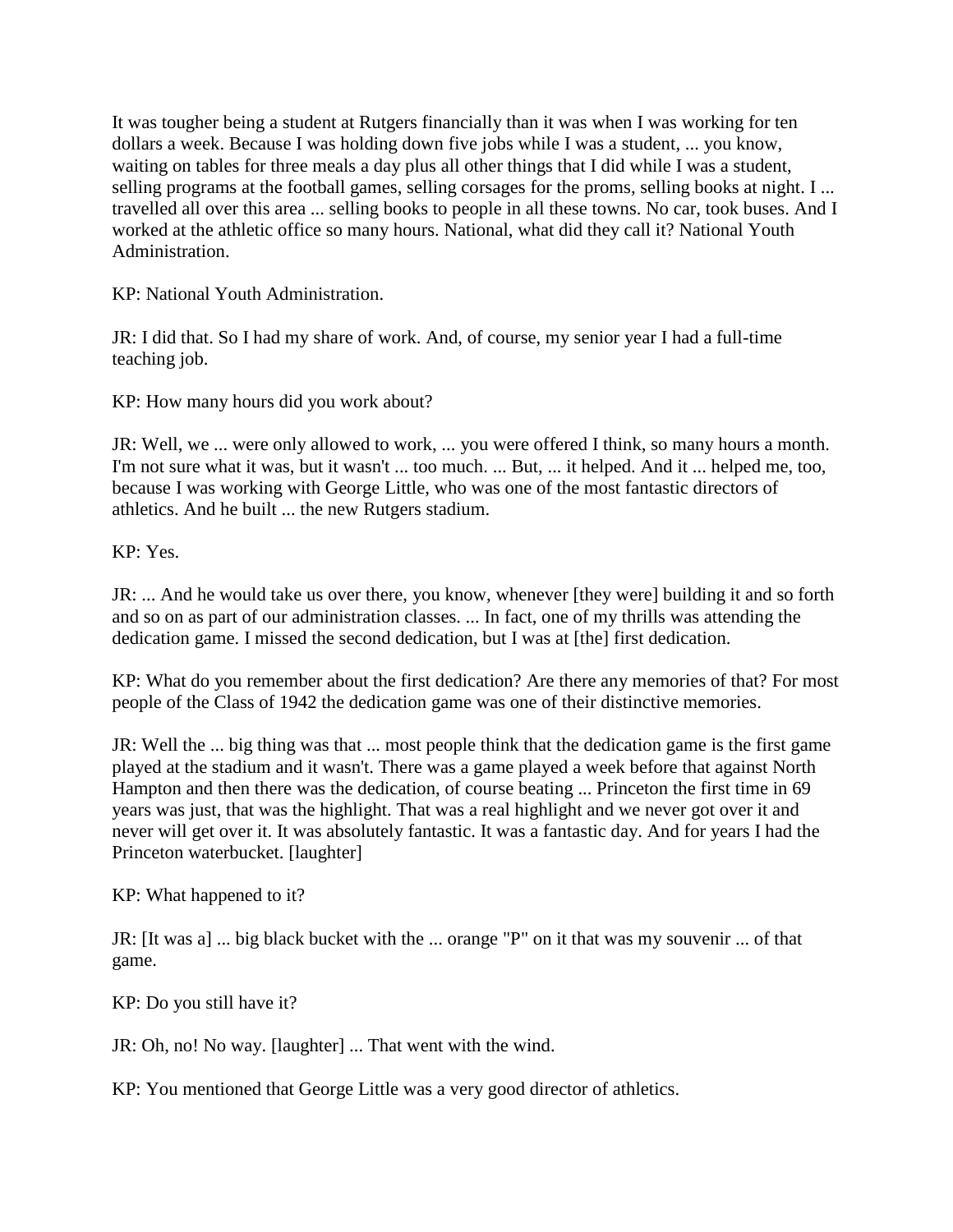JR: Terrific.

KP: What else do remember about him as a teacher?

JR: Well, he was a ... tremendous administrator and I think he came from the Big ... Ten Michigan. ... I believe, he came from Michigan. ... And I just learned so much working in ... the office with him and they gave me a lot of ... responsibilities. Do you know what they did? This is just absolutely amazing. You wouldn't believe this. On Monday ... afternoon, I would walk from the gym to the downtown bank with the Saturday's gate receipts and deposit it in the bank. Would you believe that? [laughter] Could you believe that they took a student, ... let a student go like that unprotected, walk through campus and deposit Saturday gate receipts. Today, that's unbelievable, but that's ... just something that has stood out in my mind ... that they had enough trust in me, and so forth and so on to let me do that. So, that was something that I'll never forget.

KP: How much would you be walking around with?

JR: How much?

KP: Yeah.

JR: Whatever the gate receipts were ... under my coat. Under my coat that's it.

KP: Would it be tens of thousands of dollars?

JR: Well, you know, whatever ... it was, ... I had no idea. I mean, I didn't look ... in the bag to see how much I had, but that was quite a feeling walking through campus with ... all the gate receipts. I don't know how many people knew that. In fact, there are probably ... no survivors around when I did that. Because Little is gone and Miss. Dewhearst is gone. She was his secretary. But, ... it was ... quite a ... nice place to work. You know who else worked there? Otto Hill.

KP: Yes, I have heard a lot about Otto Hill and Vinnie Utz.

JR: Oh, Vinnie, he was ... a gem. He was a gem. He was a typical college hero, you know. ... Well liked and tremendous wit and so forth and so on, but he was one of the war casualties, one of the casualties. Yep.

KP: How important was athletics to Rutgers in the late 1930s?

JR: Well, Rutgers wasn't big time athletics in those days, but it was important, it was part of the curriculum, part of a well rounded college education as far as I'm concerned. I mean, the ... campus then was different than it is today. I mean, like we had 1,200 students on campus. And, ... in fact, one thing that my ... wife has never forgotten, we were walking down College Avenue one evening and, ... I guess, it was snowing or the weather wasn't too great and this car stopped and the gentleman said, "Would you like, can I give you a ride to get you out of the weather?" It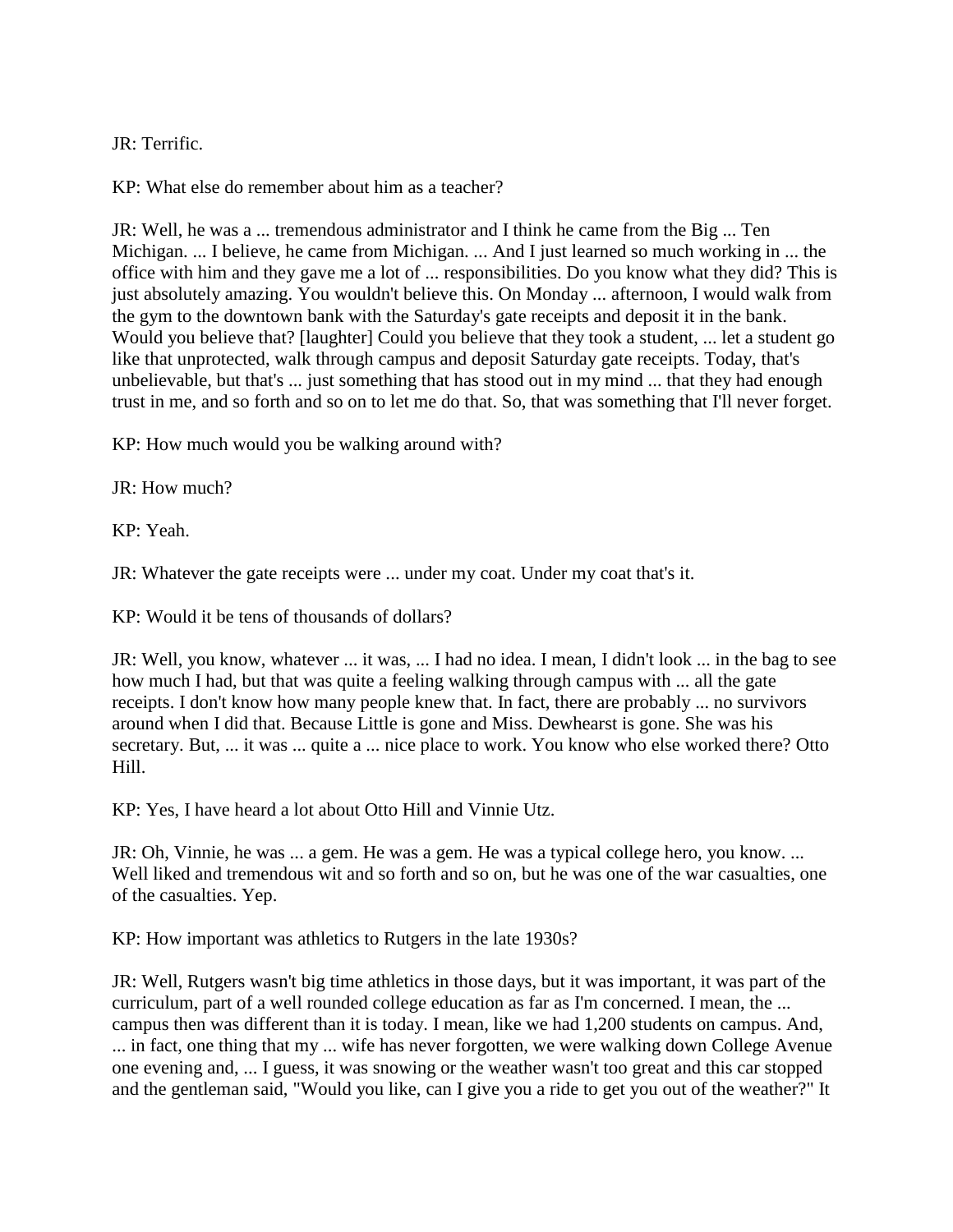was Dr. Clothier, the president of Rutgers. She never ever got over that. And that's typical small college, friendly atmosphere. You know, what I mean? And, I mean, I can't see Dr. Lawrence doing that today. [laughter] ... But, ... I would put what he did, I'd put athletics in the same class. Just friendly, you know, enjoy, enjoy.

KP: Where did you live when you were at Rutgers?

JR: I lived in a ... private home and we had the second floor of a ... private home. A Hungarian family. I can still smell the Hungarian food rising up through the rooms, you know, but it was nice. Typical. What'd ... we pay? Five dollars a month, I think. [laughter] Something like that.

KP: You did not want to live in your brother's fraternity or could you not afford to live there?

JR: No, I ... wouldn't be able to afford it. In fact, he ... lived in the basement of the dean's house. He couldn't afford to live in the fraternity [house]. And do you know who his roommate was? Dr. Pane, Remigio Pane, who became a famous Rutgers professor.

KP: Oh, yes.

JR: And he was the head of ... Italian studies. He came over here as an immigrant, went to school in Trenton, came to Rutgers, and he and my brother lived in the dean's basement. ... That's how they saved ... expenses. ... He went right to the top, college, teaching.

KP: You mentioned that you had a favorite professor, Professor Dochet.

JR: Well yes, he was ... physical education and he was, I would say, he was a role model. Came out of Springfield and physical ed. man, and Springfield was famous for physical education teaching and so forth. And he was also responsible for the ... student teaching program. So he would be the one who would come and observe while we were student teaching. And, ... to this day I ... can still see the letter he wrote when I tried to get in the navy. I tried to join the navy and when ... they came up with the PT boat program and they were looking for officers and so he was one of the fellows who wrote a terrific letter of recommendation. And ... I went up to New York and I applied ... to become an ensign in the navy, but I was too old. They turned me down.

KP: You were not that old.

JR: Well, like I told you I was three years older than the average person, but when I went up to enlist I was, well let me see, well, yeah, I was in my mid-twenties at the time. So I must have been about 26, I guess. I was too old. So, I never ... made it, so I went back to teaching. ... Then they changed the draft, they kept changing the draft. First, when I was a student at Rutgers, I was student deferred and then when they changed the draft again, I was a pre-Pearl Harbor father. So any ... child that was born nine months after Pearl Harbor was called a Pre-Pearl Harbor father so then I got deferred for that. Then they changed it again and they put me in 1-A. Well they put me in 1-A, the principal of the high school got excited and he wrote a letter to the draft board and said, "Oh, look, this man's too valuable. We need him in the high school to get the kids ready ...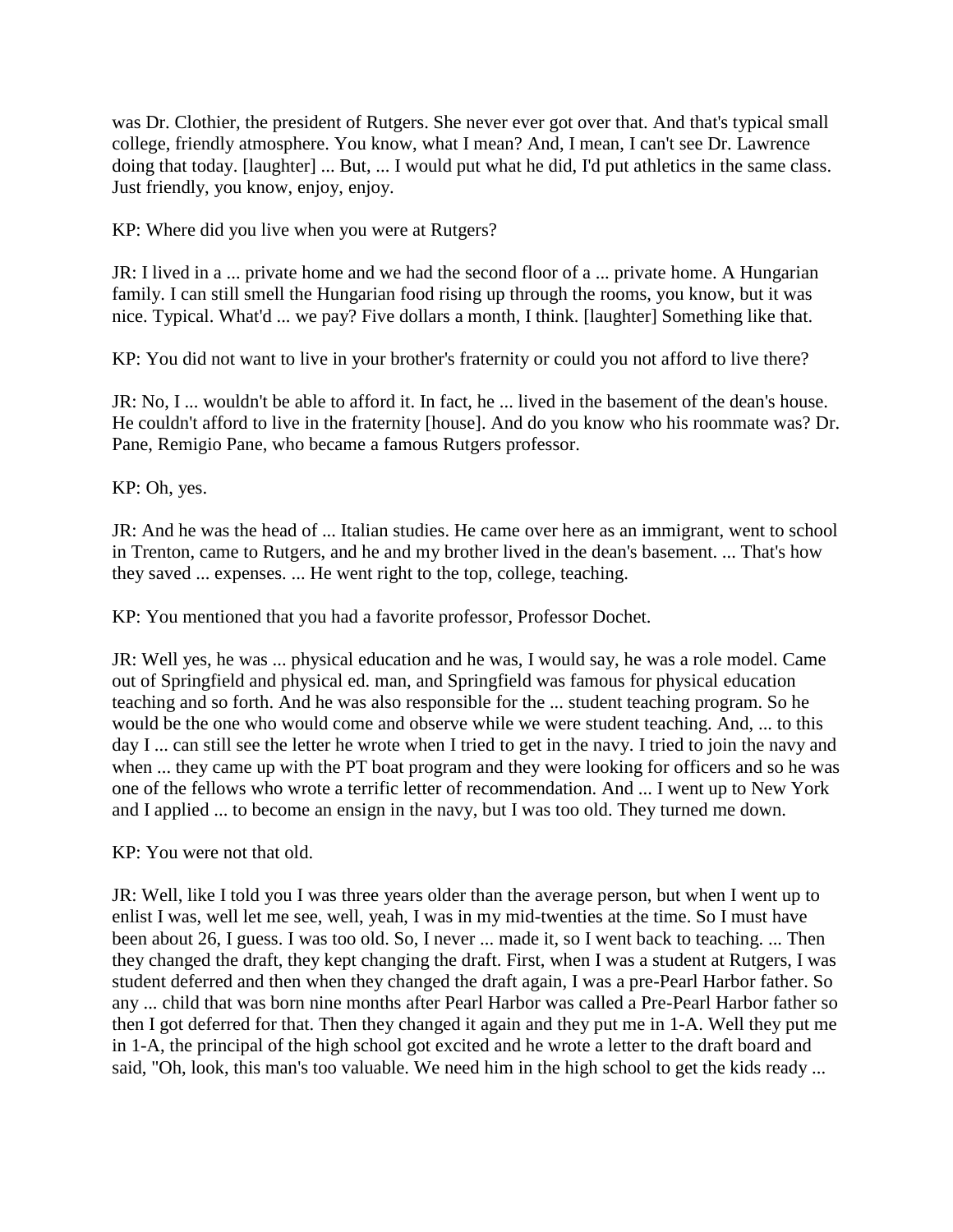to go in the service." Because, we had a ... real good program. We taught military marching to high school kids. We had an obstacle course. We had a tremendous program. In fact, I have letters from service men, you know, thanking us for the program we had. So I got deferred for that for a while until ... after V-E day and then they changed it again. And now they started taking fathers, children, and so forth. That's when I went into maritime service. I was there for five weeks and they dropped the bomb. When they dropped the bomb on Hiroshima we knew something was up because, on the base, they ... got the whole base into the auditorium and they were gonna show us a movie, but we could hear noise, people hollering and yelling from the nearby cities. We were at Sheepshead Bay and then they finally told us what had happened and they said, "Just control yourselves. The war is going to be over and all fathers in this room will be disenrolled in three days." So three days later, I was out and I was supposed to start purser school on Monday. I was going to be an ensign in the ... merchant marine and I had qualified, took an exam and I [was] finally gonna get my commission. I was going to be a purser. ... So that went down too. So I was back. That was it. That was my military career, ... five weeks at Sheepshead Bay. [laughter] Never even got on a ship.

KP: You mentioned that you were student teaching your last year at Rutgers. Where did you do your student teaching?

JR: I did my student teaching at New Brunswick from October till Christmas. Then, ... of course, the second semester at Rutgers started. When the second semester started, ... you know, we had Pearl Harbor and so forth and so on. Then ... my supervising teacher was a former Rutgers grad who had a lieutenant's commission in the army reserves. So he got called up, immediately and whose going to take his place? Oh, let's get John Ragone. He was a student teacher. So they called the dean and said, "Could Mr. Ragone come over and substitute for Ed Blumberg because he got called active duty and so forth until we get someone else?" "Oh sure go ahead, go over. Two weeks." Well two weeks turned out to be a full-time job because everybody in the department left and I was ... it. I was the only one left. ... All the others left, one went in as a captain and MPs. Another went into the infantry. So the dean said, "Okay, go ahead, you can do it." And, of course, I got a tremendous, tremendous salary, fantastic salary of a 150 dollars a month, which was unbelievable. [laughter] So 1500 dollars a year, that was my starting salary.

KP: Which in the 1940's was ...

JR: Well it was, you know, 1942. Let's ... face it. And ... the ironical part about it is, because they paid me a 150 dollars they had to pay another teacher who was already working there getting less, more money because he was getting less than what I was getting and I was still a student at Rutgers. And, ... I also coached track that year, ... which we got paid extra. And that was my start of my coaching career. ... And then, of course, we graduated early because of the war. We graduated early in May. May 12th, I think it was. So that was ... my senior year. It was ... quite ... a year. And I was also working downtown at one of the haberdasheries. While I was teaching at Rutgers, I was working part-time Saturdays and nights down there. ... I was a hard working kid. [laughter]

KP: You were in ROTC for two years. Did you try to stay in for an additional two years?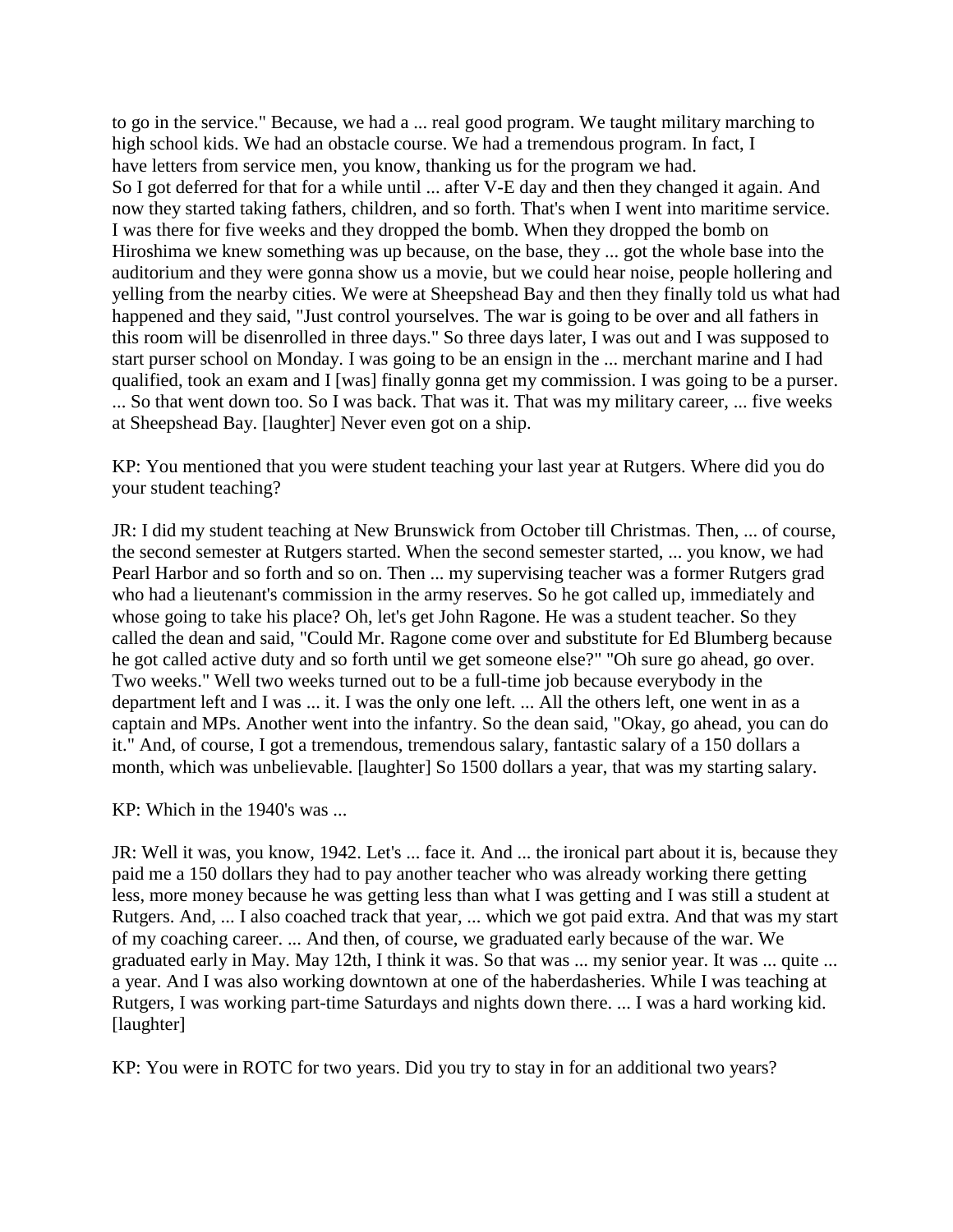JR: No. No, because I was married and I ... could foresee going to Camp Drum in the summertime and so forth. So I never ... really wasn't interested in ... getting a commission like my brother did, but he ... did quite well getting a [commission]. He went ... in there a lieutenant. He ended up as the navigator for President Roosevelt when they went over to Casablanca. So he was written up quite well, you know, got a lot of publicity on that. That was his achievement I guess, ... shining light for him, was when he was President Roosevelt's navigator. ... [He] met Stalin and the whole bunch, you know, the whole bunch, Churchill. ...

KP: Did you see war coming in 1939-1940?

JR: Well, I ... kind of felt sooner or later that ... we'd get in. ... I didn't think it would start the way it did. ... I had another experience, too. ... During the summer, I worked ... for the Pennsylvania Reading Seashore Lines as a trainman. And I would have these runs between Camden and Atlantic City, Camden and Wildwood, and so forth on weekends. And I worked what was known as the extra list. But then during the war, I started getting calls to work troop trains. What an experience that was. We'd go over to a place called the zoo in Philadelphia where the ... train crew would change and we'd pick up the crew and take them to Fort Dix or to Trenton on their way to Hoboken and these GIs were sitting on those trains for three days in coach seats and knew they were going ... overseas into battle. And here's this young whippersnapper coming down in a ... trainman uniform. They're going to war and here he is collecting, counting heads. ... That was ... oh, that was a frightening experience. ... I had quite a few troop trains so that was as close as I got to going overseas was ... riding these troop trains. [laughter]

KP: They must have smelled terribly?

JR: Oh, three days. They were mean or miserable. They knew they were going into battle and ... they ... really weren't too happy you know and so forth. ... The only nice part about it was that we had a ... high officer with us while we were taking the count, you know, ... for the railroad so that whatever they said was on the train that's what they got paid for, so many troops. But, ... that was a real, ... I'll tell you it was a ... sad experience because you knew that some of these guys weren't gonna come back. You knew they were gonna be killed. You know, you look at these young kids and, oh especially this troop, this gang, that came in from Texas. ... You know, it was just enough to make you sick. ... That was the part that I did not enjoy. I did not like that, you know. That was ... a bad phase of it for me as far as I'm concerned.

KP: Did you ever talk to any of the people on the train?

JR: No way, because I felt ... guilty. I felt guilty because I wasn't sitting where they were. You know what I mean? But they didn't know I was a father. They didn't know I was draft deferred. You know? ... All they know is, "Hey! Why aren't you in uniform?"

KP: Did you ever feel in other places that you should have been in uniform even though you had tried to join the navy?

JR: No, ... because I felt that I ... was helping the war effort in ... getting the young guys ready to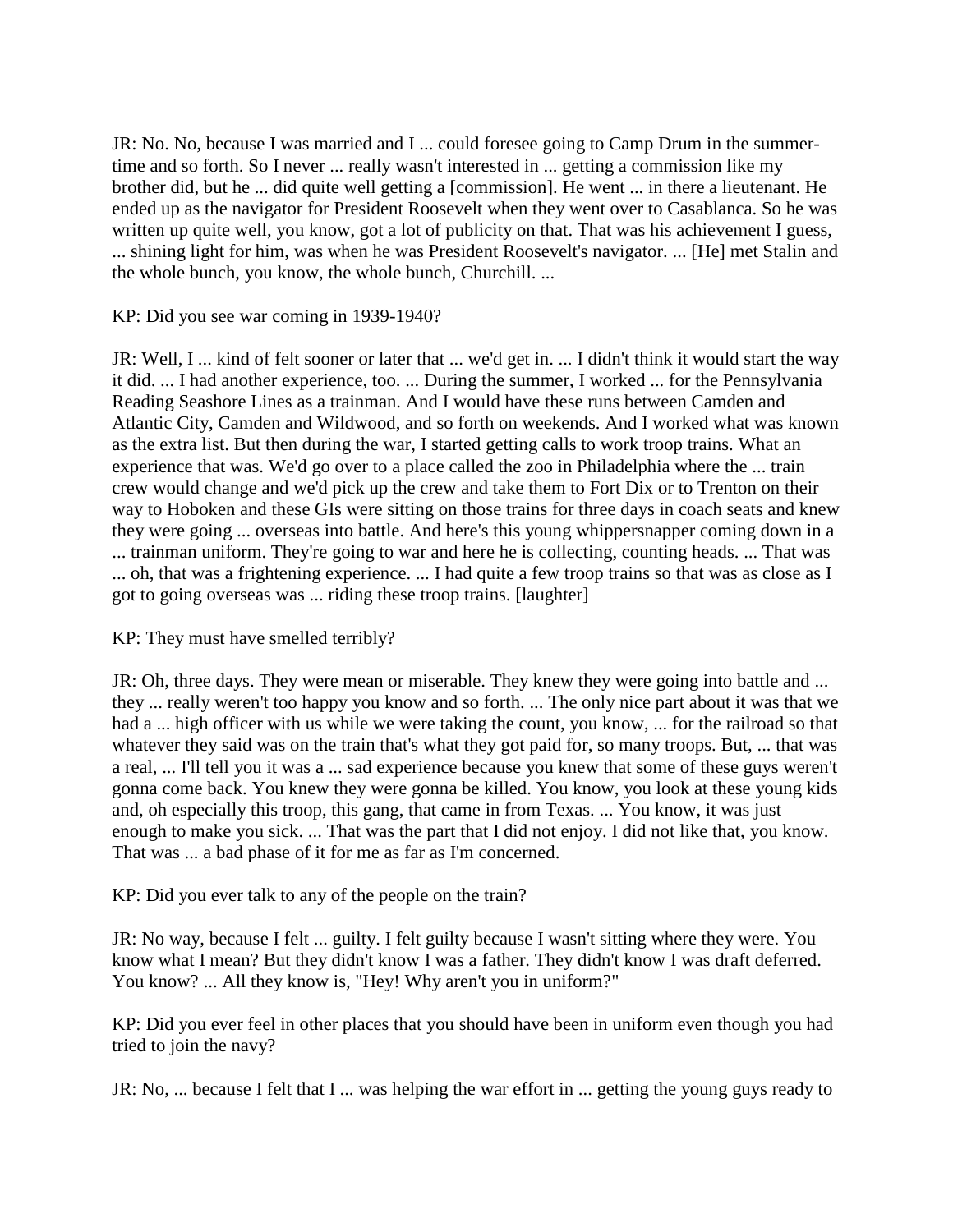go in service. ... And we ... did all our best to ... prepare them. And, at least ... when a fellow left New Brunswick High School he knew how to march, he knew what physical fitness was, and ... he knew ... about venereal disease. Because in those days we were way ahead of everybody. We taught sex education, too. So I felt that we were ... doing our part. And, you know, selling war bonds and so forth and having the kids participate in parades. And I ... can still remember this Hollywood star that came to New Brunswick and they had this big parade and she raised, I don't know, how many hundreds of thousands of dollars in war bonds. But that was ... what they did in those days. That was the big thing.

KP: You mentioned that your high school was way ahead in terms of teaching about sex education and venereal disease. When you say you were way ahead, what were other high schools doing?

JR: Well, because other schools ... weren't teaching it. I mean, I took a course at Rutgers. It was called, education for family living, so I was qualified to teach it, plus I was also a father at the time, okay? And in talking to the other people in the class who were also local teachers, they didn't have any sex education. It was unheard of. It was a word that they were afraid to talk about. But, ... we had it. We had it in New Brunswick from 1942 on. In fact, my supervising teacher also took the same class that I took, at the same time. So we were both taking it at the same time. Dr. (Lescher?), she was way ahead of her time, way ahead. She was generations ahead of her time.

KP: In what way?

JR: Well, in ... teaching teachers how to teach sex education.

KP: And she was a professor at ...

JR: At Rutgers.

KP: At Rutgers?

JR: Yeah.

KP: And so you really got the idea of teaching sex education because of Rutgers?

JR: Because of Rutgers. Exactly. Exactly.

KP: Before you instituted it in New Brunswick, was it new to New Brunswick to teach sex education?

JR: No, they didn't have it.

KP: They didn't have it. So you were the first really to teach it?

JR: We were the first ones. We introduced it.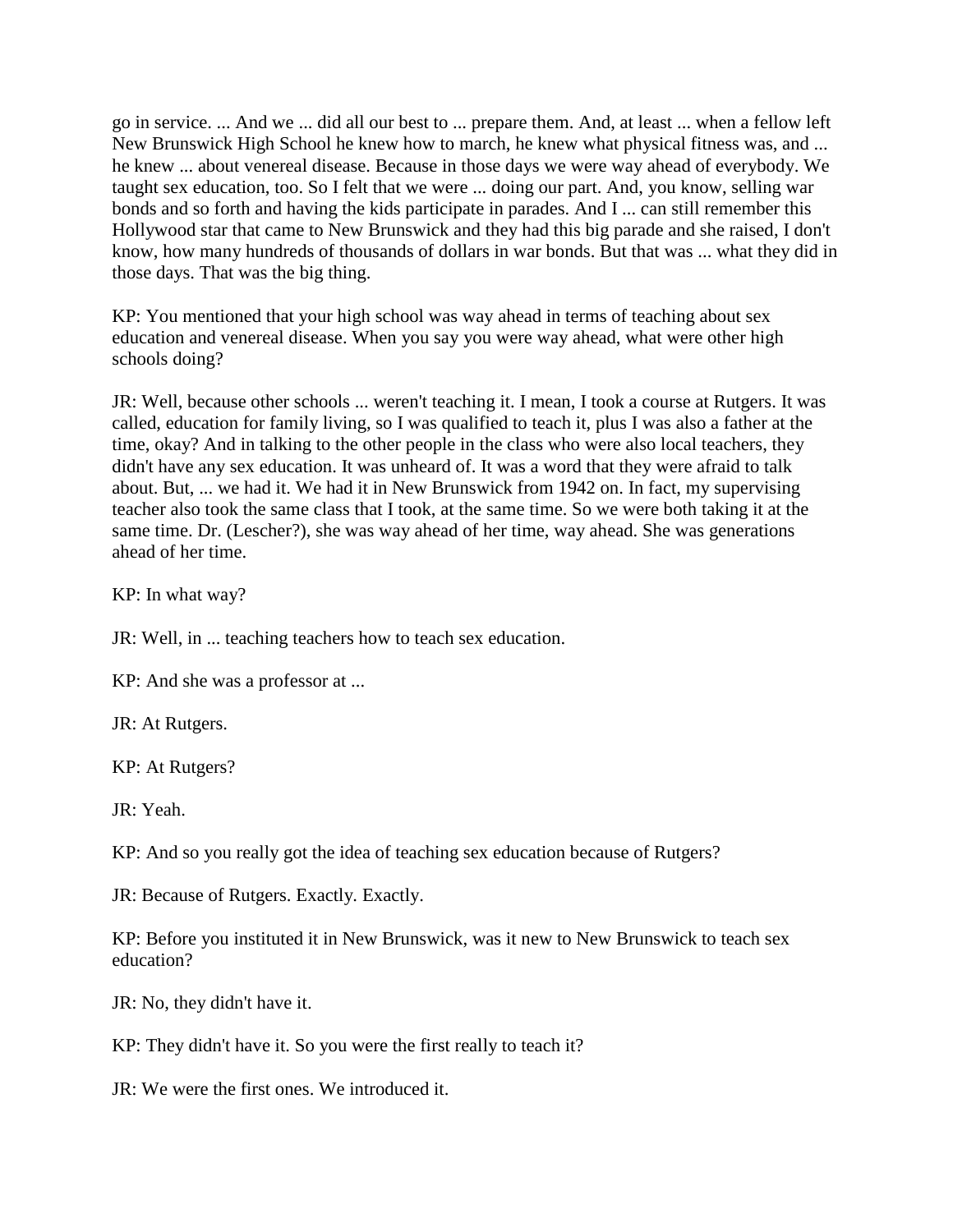KP: Did you get any resistance from anyone in the community?

JR: No, no.

KP: No ministers or no...

JR: No, because we didn't ... discuss birth control. You know, what I mean? We wouldn't do it. [laughter] ... We said, you know, ... it's a religious thing. So, I'm glad I don't have to handle it today. [laughter]

KP: What did you teach exactly? How much detail?

JR: Anatomy and physiology and social parts of it and so forth. And we had, you know, it was very interesting. ... We give every kid in the class, when we started, a piece of paper and say, "Ask any three questions you want to ask. Write them down, too embarrassed to ask them." And, ... you can make a chart. They want to know about masturbation. They want to know about pregnancy, you know. ... Times haven't changed. The same today as they were 50 years ago. They all want the same question. [laughter] ... We had a teacher there that would say, how did he put it, he said, "97 percent of the males masturbate. The other three percent are liars." [laughter] And, ... that was his pet, that was his pet. Well that had nothing to do with the war.

KP: But you did have Camp Kilmer. Camp Kilmer was very nearby.

JR: Oh yeah, yeah.

KP: What was it like to have such a big army camp so close?

JR: Well it changed ... the town because, you know, every ... night, every weekend, you had literally hundreds and thousands of GIs all over the town and ... I guess taking over the bars or what have you. And you had military police up and down the streets and so forth and so on. So it ... definitely changed the town. I guess, the town fathers would have more to say about any problems they may have had. I don't know of ...

KP: You never noticed any problems?

JR: I mean, ... it was nothing like we have today with drive by shootings or hijacking or murders or what have you. They were typical guys who were coming and going. They were either going to combat or coming back, whatever it was. It was one way or the other. But, yes, it ... changed things around because everything was basically geared towards Camp Kilmer. So I guess the Salvation Army and all the other organizations, they all had to change their philosophies and so forth ... because of the GIs. But, you know, it ... changed, it definitely changed.

KP: In teaching sex education, did you teach men and women separately?

JR: Oh, yeah.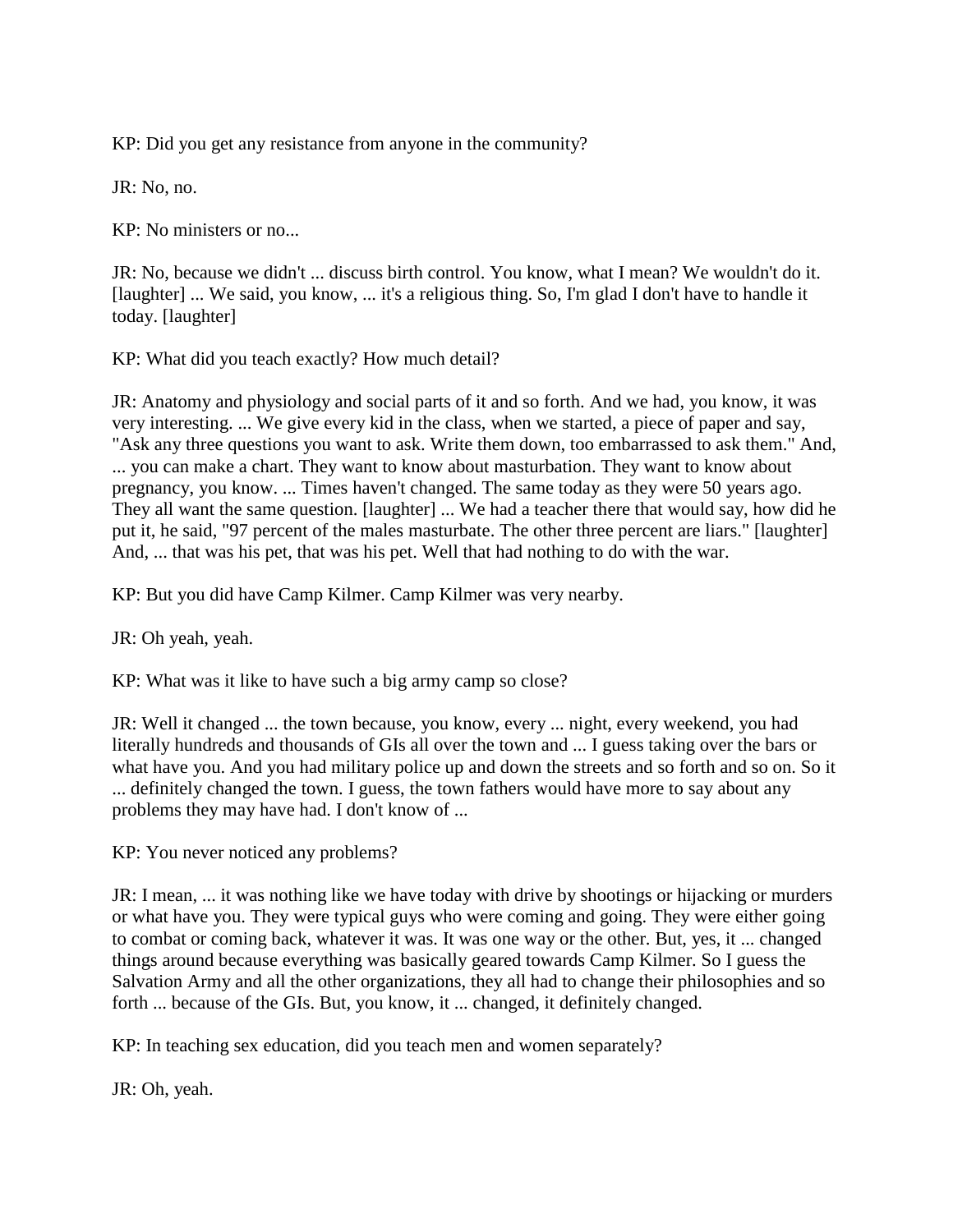KP: Was there any concern when you had so many GIs, concern about the women in high school and all of these soldiers?

JR: Nothing, nothing. ... There was no problem. ... Like I say, I don't know, whether they have any statistics at the police headquarters if anything happened with the police and the local girls, but it ... wasn't, if there was anything, it wasn't discussed.

KP: Yes. You did not know of any problems.

JR: It didn't make the Home News. [laughter]

KP: Later, I want to ask some more questions about New Brunswick and the war. You got married in college and ...

------------------------------------END OF SIDE ONE, TAPE ONE----------------------------------------

KP: Before the tape cut off, you were mentioning that you met your wife ...

JR: Yeah, I met my wife in ... March of 1938. And, of course, ... you know, ... we were in love for two years and we just, I can't think right now, you know, ... why, when, here and what not, but we decided to get married. So we got married in June of 1940 and I continued on at Rutgers. And then in my senior year we got an apartment, [a] one room apartment with kitchen privileges on George Street in New Brunswick. ... And, it was rough, but I ... wouldn't give it up, you know, for anything in the world. It was great, it was great. ... And, of course, we had our first of two sons which we're very happy. And as far as we're concerned, it worked out fine. We didn't get married to beat the draft, because we got married in 1938. [laughter] So, no, we got married in '40. I'm sorry, we got married in 1940.

KP: Had you thought of waiting it out until you graduated?

JR: No, no. We ... figured we were ready and why wait. So you know. ... I don't think it was a mistake. It could have been, but ... I guess it ... was probably unheard of at the time. ... I don't know of anyone else in the class ...

KP: That was married.

JR: ... That was married, but I found out later that there ... was someone else that got married. In fact, I think at the reunion they ... mentioned something about him getting married and going up to New York City or something and they had a two or three day honeymoon and that was it and then he had to go ... away to the service. So, I think he got married because he was going into the service. You might end up with someone.

JG: I was wondering you said you met your wife in 1938 and then you went off to school that fall. What was it like to have your girlfriend in Camden?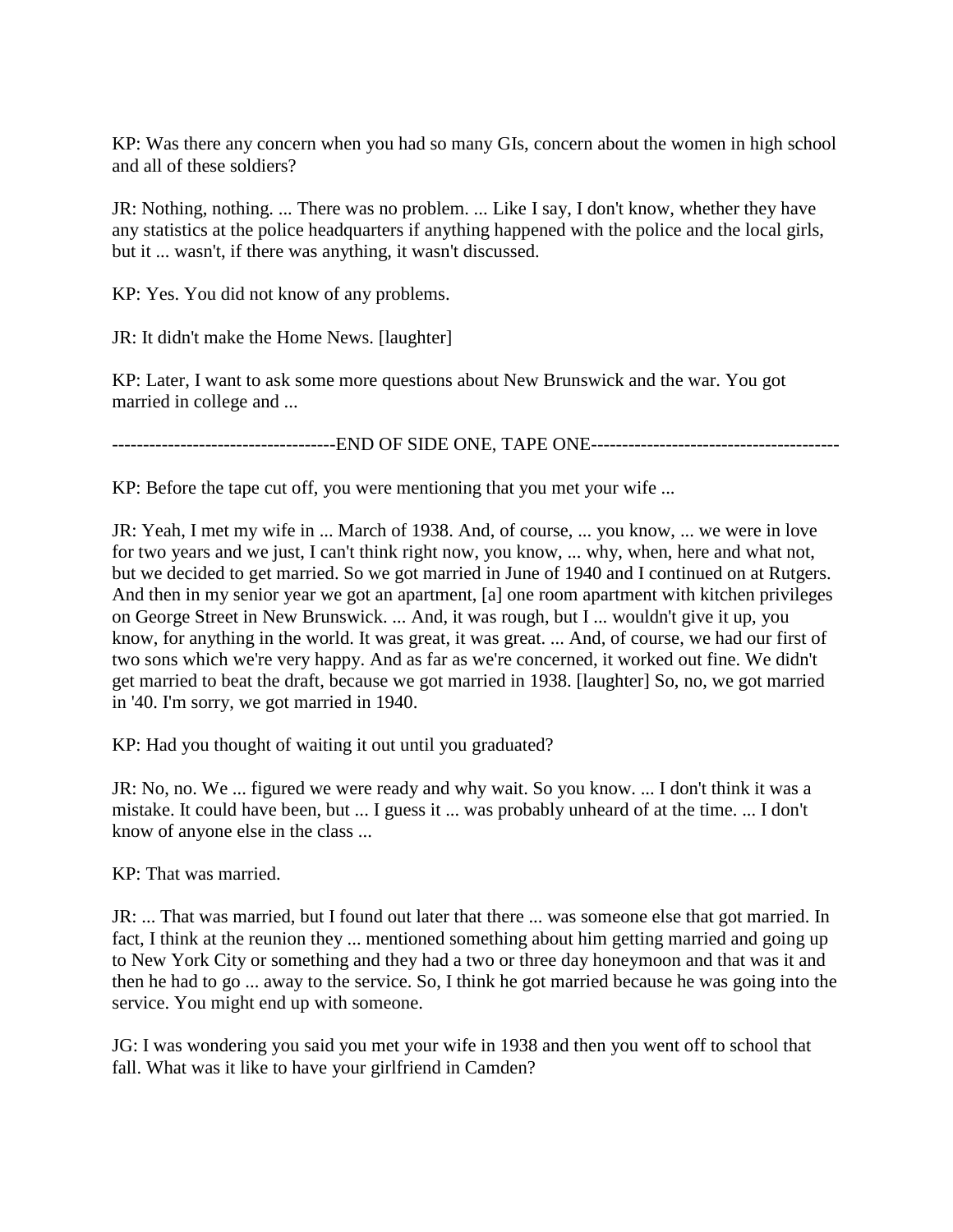JR: It was rough, it was rough. [laughter] We were ... typical, you know, couple madly in love. And I came home weekends. Again, didn't have a car. I would hitch hike ... back to Camden after class on Saturday ... or after the football game just to ... go down. ... It was mostly every weekend, may ... not have been every weekend, but it was pretty close to it. So we saw each other as much as we could.

JG: Did she ever come up here?

JR: Oh yeah. She came up to the dances and stayed at the Beta house. ... But, even though my ... brother was long out of school, she ... still stayed at the Beta house. But, no, it was ... nice. It was enjoyable. We got ... to most of the proms. All the big time swing bands, you know, Gene Krupa and Russ Morgan and what have you. So they were great. They were great days. I have no regrets, no regrets. It was nice.

JG: Once you got married did she move up here or did she stay Camden?

JR: No, she continued working until my senior year. Then my senior year, when we decided to come up here and then she quit her job and we were up here together, up here.

JG: I do not know if you want to switch subjects, I do not know if you have anymore questions; But I was going to ask, you said you were really interested in athletics about what you were involved in athletics. What kind of athletic, not organizations, but clubs or anything were involved in at Rutgers?

JR: At Rutgers?

JG: Yeah.

JR: Well, unfortunately because I was holding down five jobs, I couldn't participate in athletics. I was out for freshman football for maybe a month or so, but suddenly I just ... ran out of time. So I had to give up freshman football. And, no I ... did not participate in Rutgers. Again, I ... felt that I was three years older than the average student and I had the responsibility of ... making money and I just couldn't take the time so while other guys were out on the track team or doing what they did, I was working. So, to me, my objective was to get a degree, but I became very active in coaching track once I started teaching and I stayed with it and I'm ... still involved with it. So, ... I coached track for 23 years and I was the Director of Athletics for 11 years and I also officiated track for 42 years and I officiated football and basketball. So I ...

JG: Did it all.

JR: ... Did it all. I did it all.

KP: Did you ever have any vision that you would like to be a professional athlete at some point in high school?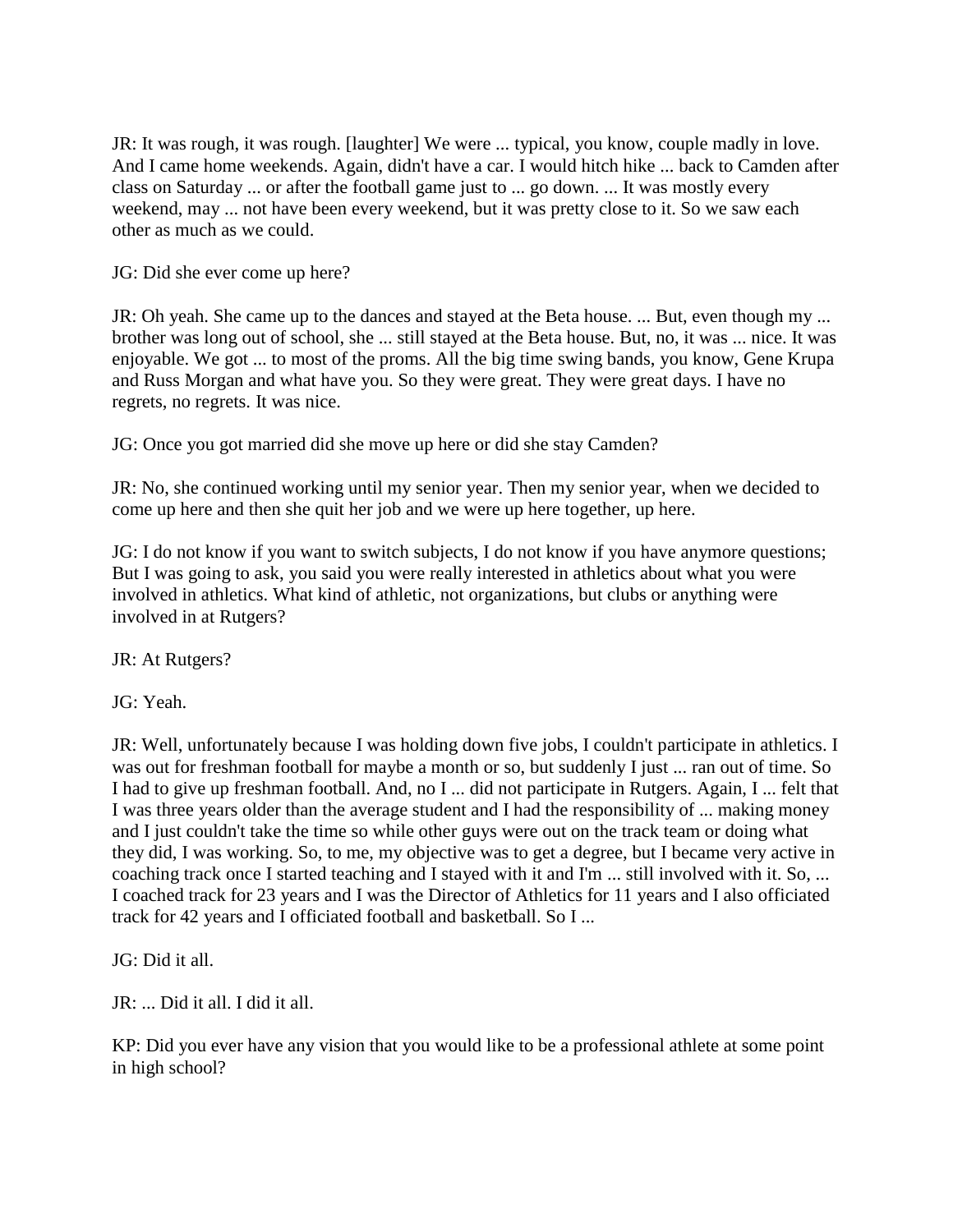JR: No, no. I enjoyed working with high school kids too much to give any thought to that. I ... just enjoyed coaching. I enjoyed being with high school kids. ... Just ... taking a raw product, you know, and just developing that kid into becoming a champion, to me, was ... unbelievable. And I ... had a lot of success because I had a lot of good athletes. So, ... I have no regrets as far as going into coaching. Took a lot of time. I was away. I was away from my boys, you know, Saturdays and nights and what have you, ... but I ... enjoyed it. I enjoyed it.

KP: You were preparing people for war during World War II. What were students like and how did they feel about the war and about your training?

JR: Well, there were some that thought it was too tough. And the girlfriends were mad because the guys were always tired. [laughter] I can remember an article in our school newspaper was saying, "What are they trying to do to our boyfriends, you know, on the obstacle course? They're killing them." But we ... were trying to get the ... boys in top physical condition so that knowing they were ... going to go in, most of them were gonna go in service. ... And many, many of them dropped out of high school to go in the service. Many of them enlisted. And unfortunately a lot of them were killed in action. ... Just off the top of my head, I must have had at least 60 to 70 students that were killed in action. And ... having worked with them in class and having known them, ... it was tough. In fact, every Memorial Day, they had something that they started in New Brunswick, I guess after World War I. And in the auditorium they had the names of the five or six World War I men who were killed in action that were graduates of New Brunswick High School. And, you know, it was quite an affective, seeing those names all the time. Well, World War II, on Memorial Day, they would always read the names of the people, students that had died, killed in the war. And, boy, that was rough, that was rough. Every year, to hear these names, you know, you can see these kids in the gym class and so forth. And that ... was the part of the war that I guess I hated. ... Especially when the ... first one was killed and so forth and so on. I started keeping a scrapbook. And I finally stopped, it was ... too much, it was really too much.

KP: Do you still have the scrapbook?

JR: Yeah, I still have it. ... In fact, ... just a couple of years ago, ... I was looking at it and we got talking at one of our reunions, you know, about so and so. And then I started seeing some of the letters the kids sent, ... thanking me. ... When they got to basic training, they were ahead of the rest and they were made platoon leaders or they got special privileges because they were ahead. They knew what to do. And ... we also ... taught them in those days it was called ju-jitsu. Now it's called Judo. And we taught them. In fact, George Dochet taught us this man-to-man defense. So we felt that we were preparing the kids to ... go into service and that they would be one step ahead. And, in turned out to be [helpful]. ... Even when I went into the maritime service, ... we went ... up to New York and we're standing outside the subway and I can still hear the guy saying, "Anybody here graduate from high school?" "Yeah." "Anybody here graduate from college?" So I put my hand up. I was the only one that graduated from college. You're it, you're in charge. So they put me in charge of ... the detail. I had to take these guys on the subway down to Sheepshead Bay. That's the way it was. ... These guys who graduated from New Brunswick High School, these kids, they had the job because ... we gave them the basic training.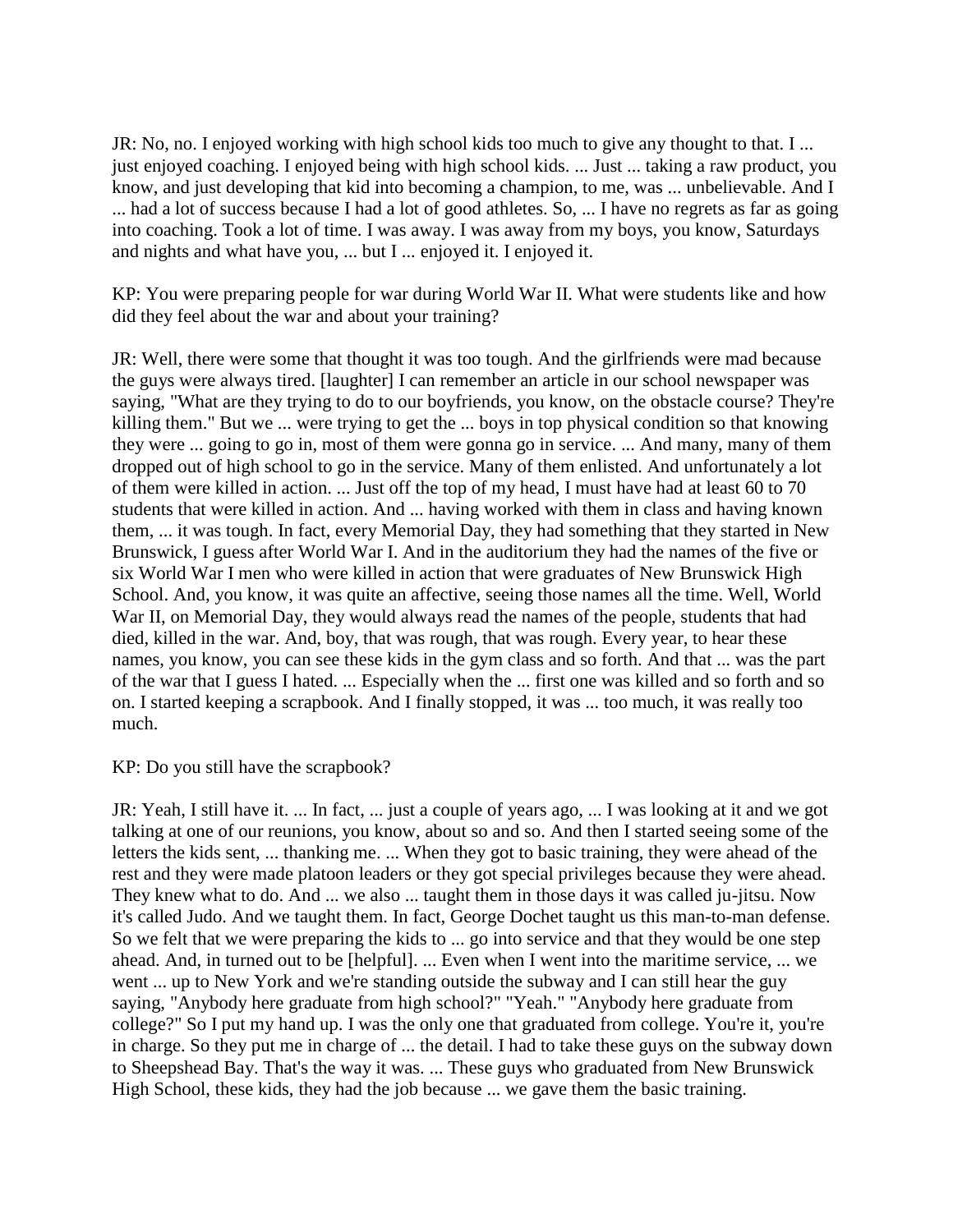KP: You mentioned that on Memorial Day that you would read the names of those who had died in war. How many years did you do that?

JR: ... Well, the principal, he did that. ... Well we were still doing it, I guess, when I retired. I've been retired for nineteen years. I don't think they do it anymore. I don't think they ... [do]. I really, if they did it now I would be very surprised, but in those days, ... in fact, the ... student body would ... come outside. And they had the monument in front of the high school and they always had a firing squad from either Camp Kilmer or Fort Dix and so forth. And it ... was very effective, I think, to the students to have these names read off and then have Taps and the firing of the ... volley of the firing squad and so forth and so on. And, I think it helped the kids appreciate what ... had happened. But I don't think it has continued.

KP: But it did last, you didn't retire until ...

JR: Oh, it lasted a long time. But, ... I know it lasted at least, I would say, at least to the late '60s, at least to the late 60's. ... That was something. I don't know how many other schools did that, but ... we were one of the ... first ones that did it. And, ... I think it was ... very appropo, you know. Even though schools close on Memorial Day, we always had our, what we called our Memorial Day assembly.

KP: You mentioned that you were very conscious preparing your students for war. How did you come up with the idea? Did the military and the army at all encourage you to do this? Did you have the sense that this would be something that would be useful? Did other schools follow what you were doing?

JR: I don't know what the other schools did, but all I know is that ... there was information that was available and there was articles that were available and that influenced us to have the obstacle course. Now, we knew that the military had the obstacle course, so our board of education was convinced that we should put an obstacle course next to the high school so that the students could be better prepared when they go in the service. Because we built the same obstacle course that they had in the military. And, at least, the ... kids, when they got there, they knew what to do. And, as far as the military marching concerned, I think we just did that on our own because we knew how to march. We had ROTC and each one of the teachers had had ROTC. All three of us were Rutgers grads. So we decided to teach it and ... they took to it. ... They enjoyed it and it was also ... a form of discipline. So it worked, it worked out. It worked out very well. So that's ... one reason we did it. I mean, the army didn't come in and tell us to do it and the principal didn't tell us to do it. We just did it. We just did it. ... We felt that as you keep changing your program you ought to make it a better program. You do it. We had ... lifetime sports after the war because, you know, you figured hey, let's add lifetime sports. We did away with military marching, tore down the obstacle course. Okay, it wasn't needed.

KP: You lived in the homefront during the war. Do you remember rationing?

JR: I sure do. I still have our ration book. We still have a couple of stamps. I didn't have a car, but it was ... tough with gas rationing. I remember, I took a team, 1943, I took the track team up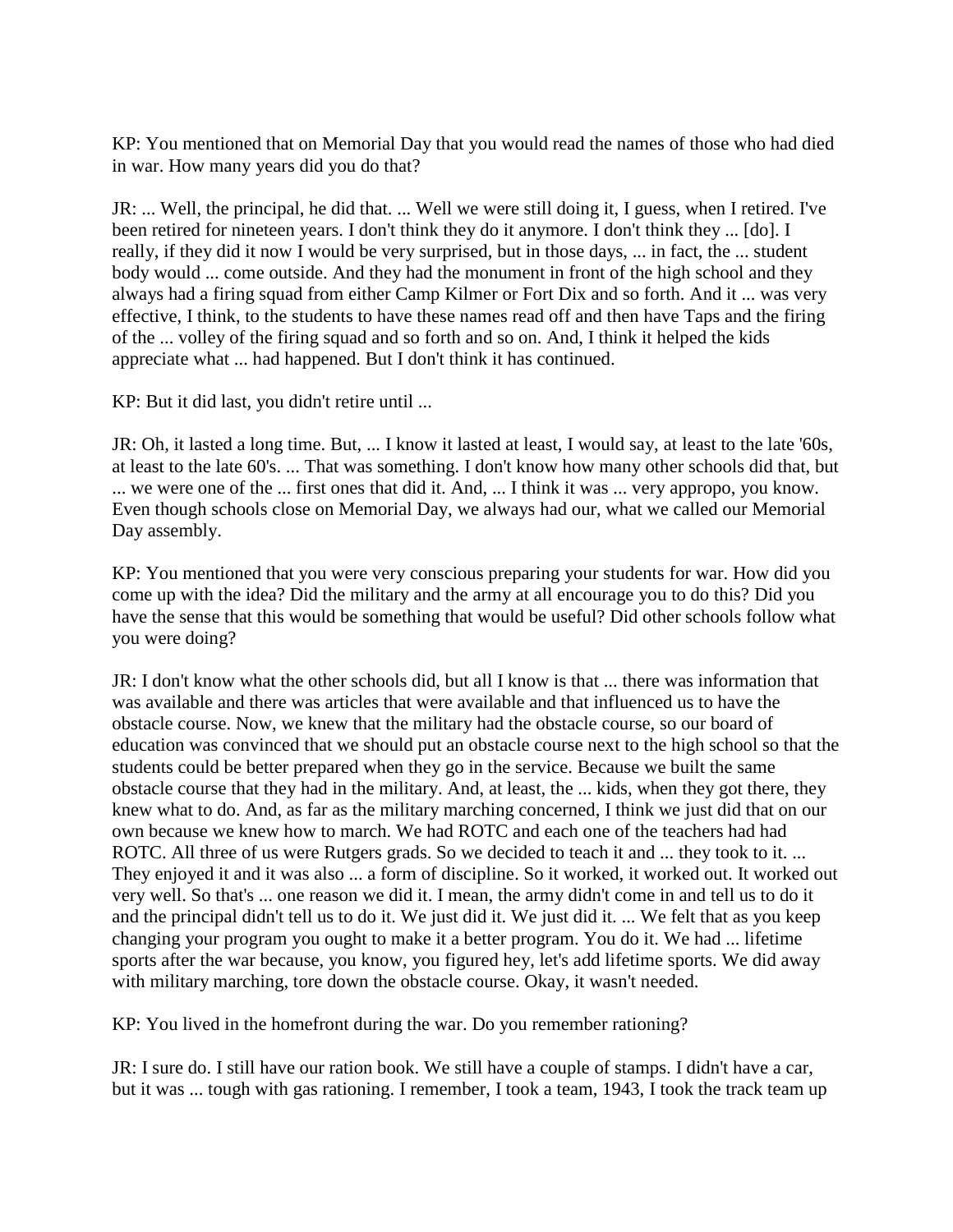to Montclair for the state championship. We had to meet at the New Brunswick railroad station at six o'clock in the morning, the morning after the senior prom.

JG: Oh gosh!

KP: We had to take a train to Newark. We had to take a trolley from Newark to Montclair. And then after we got to Montclair, we had to walk four blocks from there to the ... (Woodman?) Field in Montclair, anyhow, that's the sight of the state track meet. And with the vaulting poles and javelins and everything else that goes with it. Spent the day there and, of course, had to come back. The only good thing is we won the state championship that day. In fact, they haven't won it since. And, ... I thought, "How did we ever do it? How did I do it? How did we do it? Take these kids on a train, in a bus and trolley car." But there was no ... transportation. You couldn't hire a bus and go, there was gas rationing.

I remember going to a student that I had and this student was able to get black market gas for which he was paying five dollars a gallon. And he drove myself and four other members up to Madison Square Garden for the indoor national track meet. And that's the only way we got to the track meet, ... with a student using black market gas. Because you couldn't get it, there was gas rationing. I never even got a car until 1946, but ...

KP: So in other words, you had a big salary, but you couldn't buy ....

JR: ... Had to travel by car, travel by bus or train, wherever you went, that was it. So, ... even taking my son up to visit his grandmother up in York, Pennsylvania, we'd have to take two trains and travel all day just to get up there for Christmas or whatever the case may be. But, ... the rationing, yes it was tough. You were limited to meat and cheeses and what have you and so forth and so on. But, ... we got through, you know. We survived. And everybody else was having the same problem, mixing the margarine, you know, putting the color in it to make it look like butter. [laughter] We went through that. ... Yeah, I remember the old A stickers, and the C stickers, and the B stickers in the cars. ... But, that was ... our sacrifice, you know, that we had to make. But it was minor compared to what the other people had to do.

KP: You were also a Civil Defense Warden?

JR: Well, all ... teachers were automatically civil defense wardens. That's right.

KP: Did you have any fears in 1941 and 1942 that there would be a direct attack?

JR: No, but we had to prepare for it. We had to ... practice air raid drills, go out in the hall, have the kids sit down and cover their heads, you know, and so forth and so on. So, we ... had to do that and we had to [do] air raid drills all ... the time. And then, of course, every Saturday at 12 o'clock, you know, ... all the air raid sirens would go off to test them. ... Oh, it made you think. It made you think that ... it could happen, especially when the Japanese started sending these incendiary bombs into the West Coast, you know. You figured, "Hey, what's happening here?" ... Yeah, ... you know, you had your feelings about it. Of course, we felt safer than they were over in Europe because we had the oceans between us.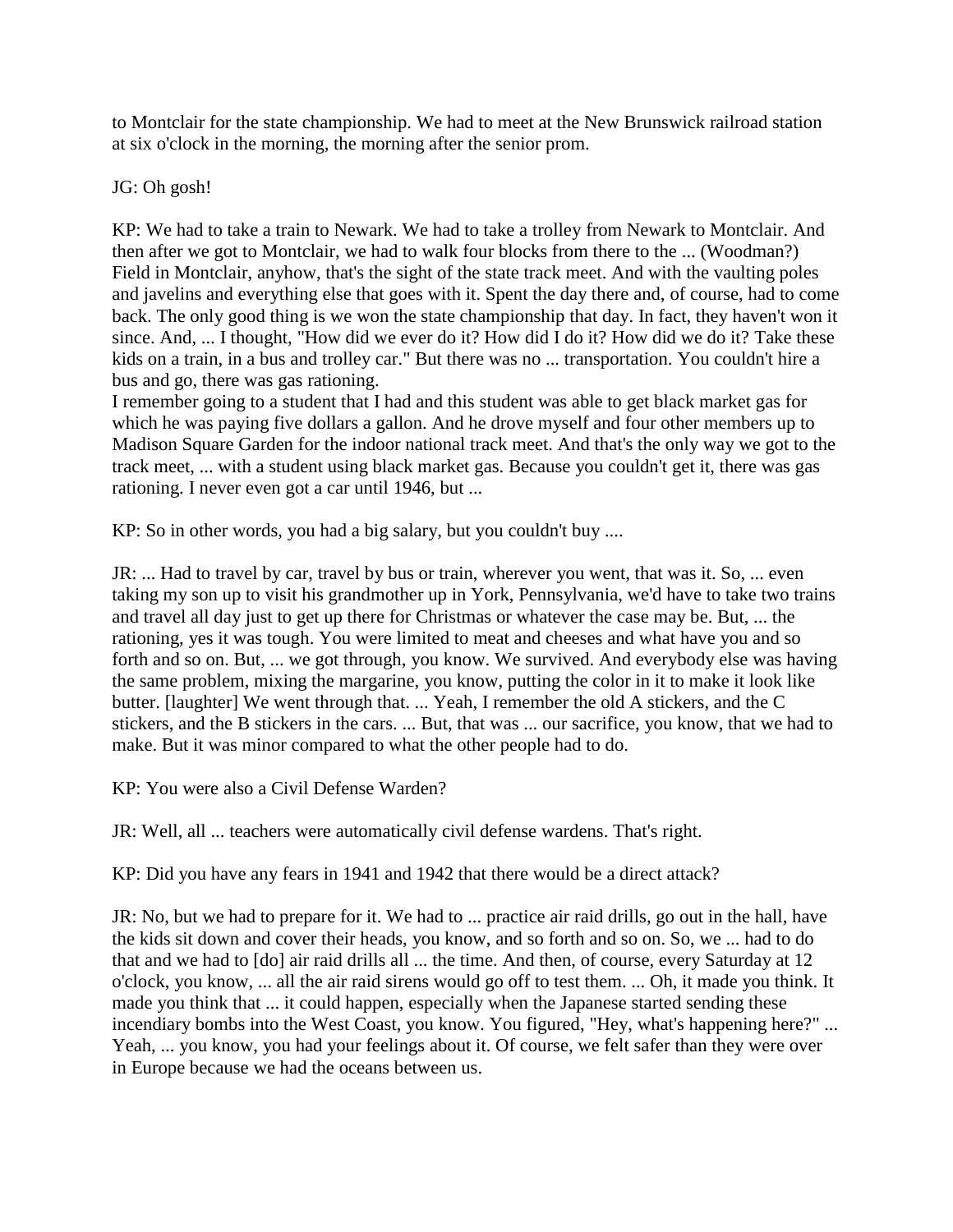KP: How many men were in your high school-- teachers, principals, and other staff people?

JR: Oh, ... all I can do is guess. I guess our ... faculty must have been about 30, 40, 50. It was ... a relatively big school in the state. ... During the war years, there was no Piscataway High School, no Edison, no East Brunswick, no South Brunswick. None, all those, ... they all came to New Brunswick. Everything came to New Brunswick. ... But then, of course, ... those areas weren't that big either. And I would say that we probably had an enrollment of about 1200, 1500 and then gradually ... all the high schools started building. Now they're all big and New Brunswick is small.

KP: You were director of athletics during the war?

JR: Not during the war, no. .. During the war, I was a track coach and a physical ed. teacher. I didn't become director of athletics until 23 years later. So, that would be, I became director of athletics in 1964.

KP: What was it like when the veterans came back? Did the veterans come back to your high school?

JR: Yes, they did. They came back and again they were much older than high school kids. ... Just like I was in college. And they kept them separated and they didn't have a homeroom. They weren't assigned homerooms with other students. They had the ... veteran's homeroom. That's what it was called, veteran's homeroom. And their homeroom was in the team locker room so that they could smoke. Okay? These guys had been in a war, okay? Some of them were wounded and so forth and so on. So, you couldn't ... restrict them to the same [standards]. ... They were excused from taking physical education because they were veterans and they had already gone through the war. And, I think, it had ... a good effect on the rest of the student body to have these fellows completing their high school education after having served in the military. That was good. ... I think that was a good effect, a very good effect. ... And, I also admired ... the guys for coming back and doing what they did. ...

KP: How many were there?

JR: I would say a good 24 or possibly 30 when it first started. And then each year it kept dwindling down, until it just wasn't necessary anymore. But, it was ... quite an experience, quite an experience. Even to the point where one student had contracted malaria in ... one of the islands, I guess in the Pacific. And he had a malaria attack. I didn't even know what a malaria attack was and he was ... having a malaria attack. And finally he told me, he says, "You know I had malaria," and so forth and so on. So that was another different experience that, okay you have students get sprained ankles or get sick or get what we called the flu, but here's a guy who had malaria. Malaria from the islands! You know what I mean? So don't touch. [laughter]

KP: These veterans, I mean, they were significantly older than the rest of the students.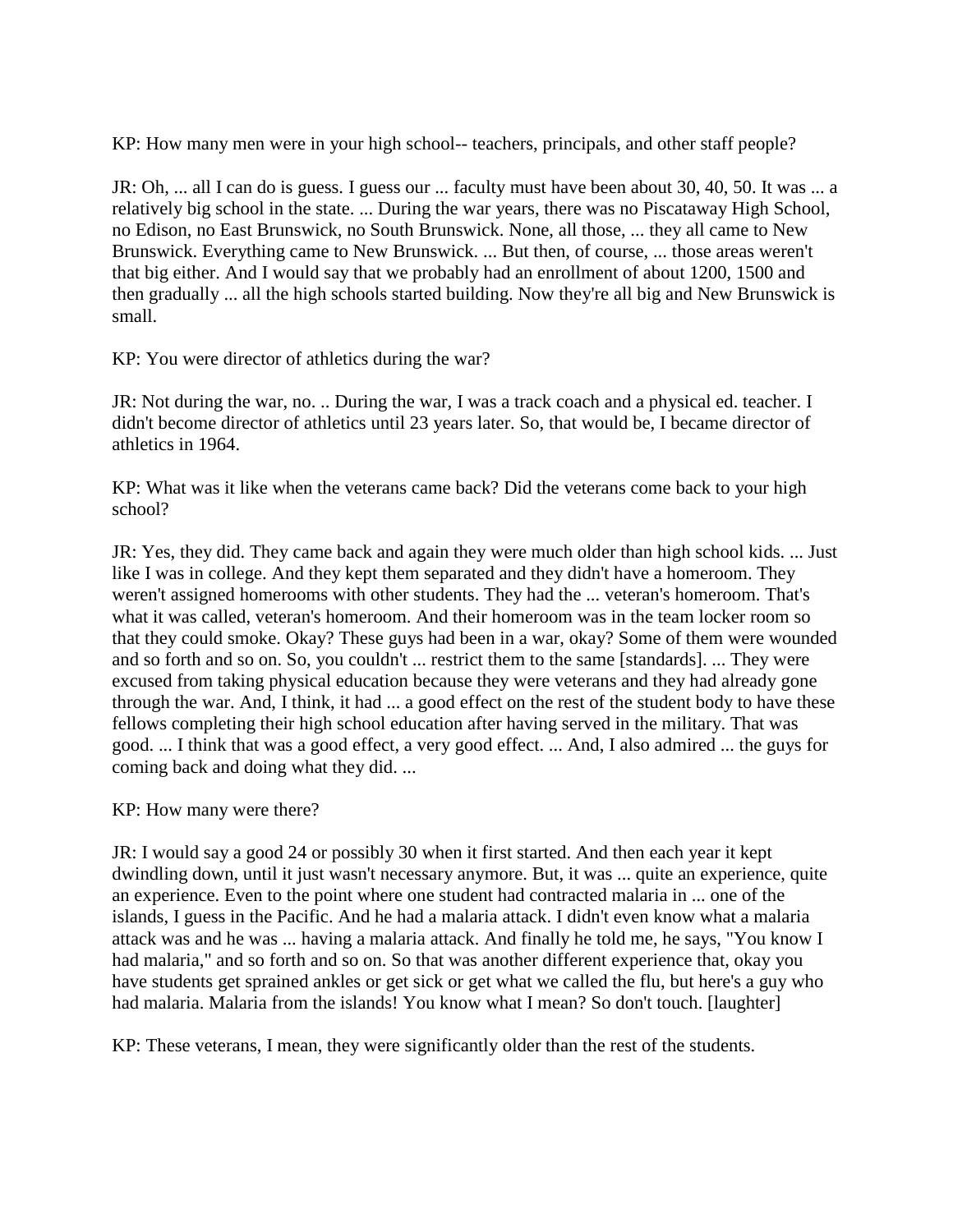JR: Yes, they were, actually. They were anywhere from, I would say three to five years older than the average high school kid.

KP: And they had experiences, for example, the malaria attack, what was it like for teachers to have people like that in class?

JR: It was different, you know. You had to ... be prepared, be prepared for anything. And, ... I presume that the academic teachers probably had a different problem than we had, physical, ours would be more physical, but theirs having a much older student in class and so forth and so on, having gone through the war, I don't know how they, you know, how they ... handled it. Well, actually they were more mature. There were no discipline problems, right. No discipline problems.

KP: Did you ever talk to any of these veteran students about their experiences? Did you ever have the chance?

JR: Well, yes. ... We have reunions and invariably they'll ... come back, ... and they'll talk about their experiences during the war. Because, some of them only see each other once a year, okay? Now, for example, a couple of years ago, we had a ... reunion of the athletes from 1938 to 1960. And, ... a couple fellows got swapping stories and they started talking about how they were prisoners of war. And they started talking, everybody around the table's listening. So stories, back and forth. Yes, a lot of experience, a lot of things discussed. One of them was a beach master and he was explaining about how he'd be the first one to go in on the islands and then he would tell the others how to come in, when to come in, what to do, and so forth, so on. And, I ... just can't visualize a man being the first one to go out and land on an island that's infested with Japanese and tell the GIs, "Well, okay. Okay, now, you know, do this or do that." And ... there were very interesting stories. And being on a PT boat and so forth like Kennedy. And, yes I ... had an opportunity to hear a lot, a lot, a lot of stories, ... more so maybe than the average person because I had contact with so many students. And then we'd have anywhere from 120 to 150 athletes at the reunion and of that group there were quite a few of them, now see, now they would be 65 to 70 years old now. So, there were quite a few of them. Quite a few.

KP: What about the teachers? You had mentioned that the three athletic teachers left your high school. Did they come back to New Brunswick High School?

JR: Yes, they all came back and ... completed their careers in education, ... mostly in administration.

KP: So they had gotten better jobs when they returned?

JR: One became the principal of the school for years and years and years. Another became the head of what they called the Title I program. Another one became the assistant superintendent of schools, ... guidance counselors, coaches, head coaches, and so forth. ... Yes, ... they all came back and ... did very well.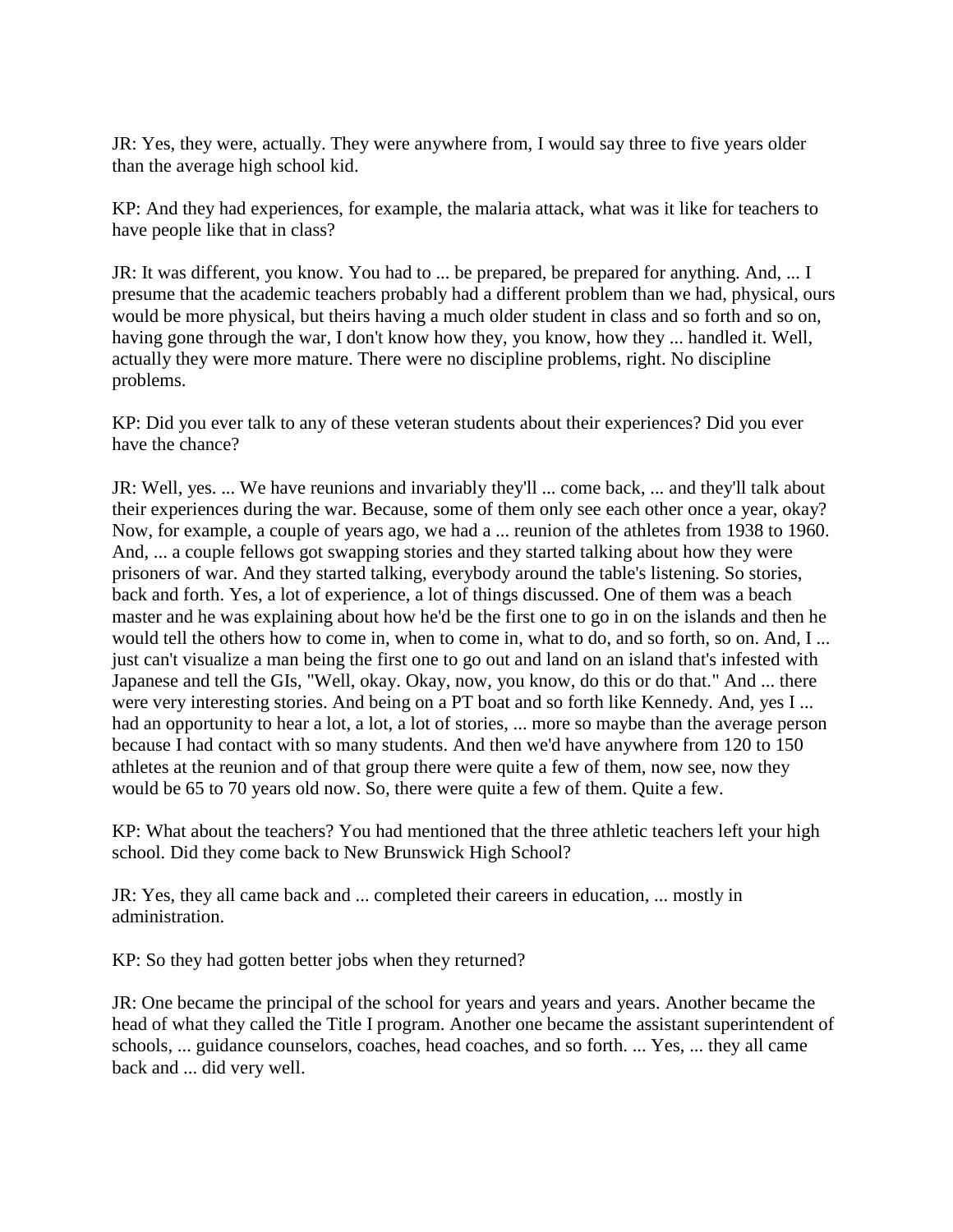KP: How did they feel about you being on the homefront during the war? Did you ever feel ...

JR: No, ... because ... they knew my situation. I was the first one of all the coaches that had ... a child. They hadn't even gotten married yet, see. So then, of course, ... one of them got married a year later ... before he got shipped overseas, and then another one got married, and another got married, and then they all started having children, you know. But I was a grand old daddy, you know, I was a man of experience there. "Hey, what do you? How do you do this? How do you do that?" No. No, ... we were ... too friendly for that. ... No, there was no.

KP: There was no sense of resentment?

JR: No, absolutely no resentment at all. In fact, I think it may have been tilted the other way. I think they ... felt better that I didn't have to serve, that I was able to, you know, hold ... down the homefront as it is. ... Of course, I could be wrong, but that's ... a feeling I had.

KP: Yes. But you did feel sense of resentment on the train, the troop train?

JR: Oh, definitely! ... Not resentment. I felt ... guilt. There was no resentment. ... I can't say the GIs resented me. I just felt guilty and I felt so sorry for these young fellows that I knew, you know, were heading ... for the troop ... ship and they were going overseas.

KP: You spent a long time in the New Brunswick school system. What changes did you see over the course of your career? What were some of the highlights?

JR: Well, I think one of them was the introduction of career education. I guess they call that job training now, distributive education. I think, ... helping the ... handicap, also helping the student that didn't have the ... wear-with-all as far as mentality is concerned, where they brought in teachers that were specialized in helping the handicap or disadvantaged student. ... They were probably the biggest changes that I could see. And then ... trying to get the student ready to take his place in society and also in the job market. And, I understand, but now ... that's changing too, they tell me. I mean, ... we used to have a ... power machine, a power shop where they had automotive training and taught kids how to be auto mechanics in high school. I understand that's down the drain. I understand ... they don't even have libraries anymore, I understand. ... I understand the City of New Brunswick where they had a library in every school, now ... I understand they only have two librarians. They're cutting back. They're cutting back to save money on so many ... departments and so forth and so on. Home economics, I think, is all changed now. Every girl took sewing and cooking. I understand that's all changed. So that's the thing that I thought was great. I thought that when they had home economics and ... they had typing, helping and teaching girls to become secretaries and so forth. ... I don't think it's ... that way anymore. I could be wrong, but I think that changed.

KP: When did distributive career education come into New Brunswick High School?

JR: When?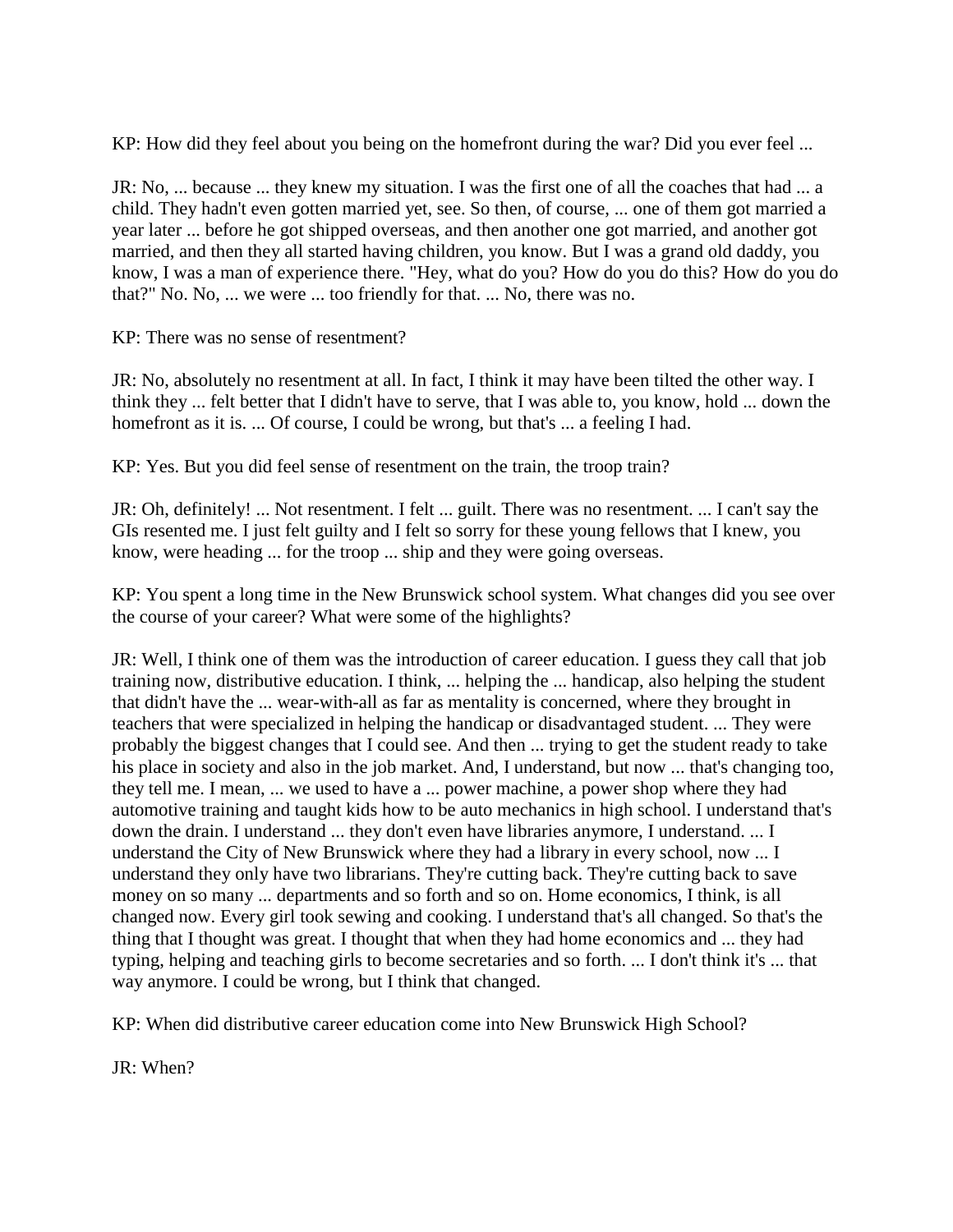### KP: Yes.

JR: Right after the war. Right after the war and ... it was great. They started the school store and they had the opportunity to ... learn how to conduct a business and so forth. They ran their own business, they ran the school store just like they have at Rutgers, they have the campus store. And ... then of course, they had ... another program that was, I think Junior Chamber of Commerce used to have a program where the ... kids would ... work and ... have certain projects. ... And then they would teach them to run a business. And they ... actually had their own little business while they were in high school, something that they designed. And I thought that was terrific, but that ... has changed, too. ... But what goes around comes around. Now they're trying to do the same thing. Now that President Clinton is trying to start that all over again. So, it wasn't that bad.

KP: I just recently interviewed George Claflen, who was on the school board.

JR: George turned out to be president of the board of education where I was teaching and we were classmates.

KP: And he said he was president of the board at a very difficult time.

JR: Oh, definitely, during the race riots.

KP: Do you have memories of that time?

JR: Terrible, terrible. I cried, cried. One weekend, I went home and cried. ... I'm not ashamed to tell you. I was really affected because I was a track coach. And in those days, they weren't black athletes, they were colored. ... Then they were negroes. Then they were black. Now they're Afro-Americans. Keeps changing. I don't know what's coming next. But I was so close to those kids and it hurt. It really, really hurt when I saw the police come in here and start banging heads with their clubs you know and so forth, so on. ... It was probably one of the worst weekends of my life.

KP: What had happened?

JR: Well, ... it was a fight. And I mean there was a riot. What can I tell you? It was a riot.

KP: How did it start?

JR: Well, who knows. I don't know, but it ... started. Whether it was in the cafeteria or whether it was in the hall. ... But it started. And it would be brewing over a period of time because ... it was society. ... And, I guess, ... when I first started teaching at New Brunswick, we probably didn't have more than a dozen negro students in school. And, ... then of course, it changed and then, I guess, in the early '60s when the race riots came along, New Brunswick had quite a few black students who just ... felt cheated. ... And, some of the things that they were subjected to were wrong. Just definitely wrong.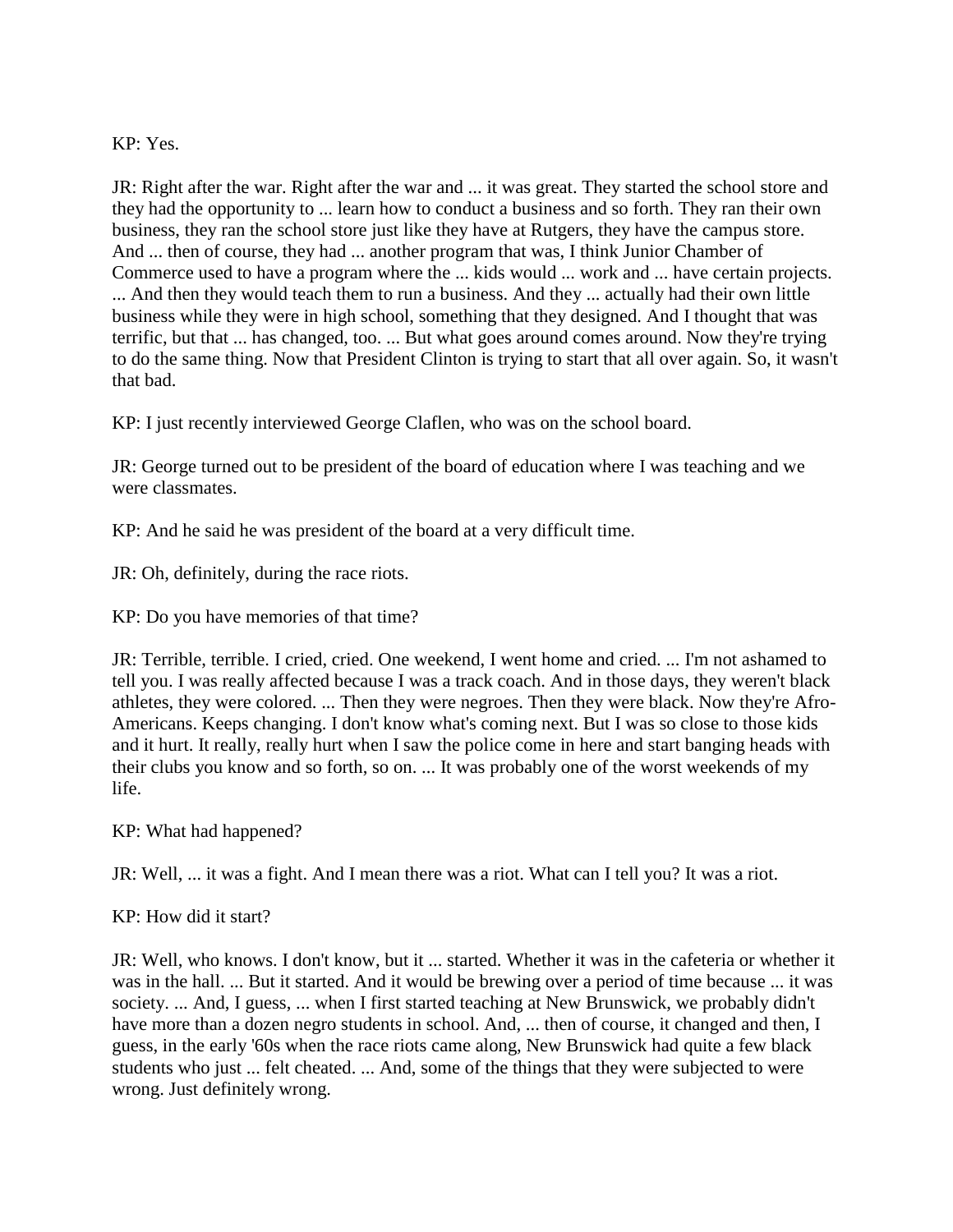KP: What were some of the things they objected to? You said in some cases they were right?

JR: ... I guess the way they had to live. And ... they couldn't get the jobs that the white kids were getting. ... They couldn't make the money that the white kids were getting. They didn't ... have the respect. They had it in athletics. When they got on that football field or when they ran in a race, hey they were as good as ... anybody else, okay? But when they went home, I guess, it was a different story. ... I think that part, that ... probably had a lot to do with it. They ... probably were having trouble being accepted by society. And, ... I just felt sorry for them because I was so close to them. But it hurt me. It hurt me when ... the riots came along and then we started having these sensitivity sessions and meetings with the kids and ... they organized the students, you know, so many blacks, so many whites, male, female, and the students got together at having meetings. They finally straightened it out. But it was tough having police on duty. Now, big deal. I saw on television today, oh, they're having police on duty in high schools now. Big deal, they had that 30 years ago. But now with the violence and the schools being so bad. Now, we didn't have that kind of violence. We didn't have guns or knives or anything like that. But, ... we had to have police on duty in the hall for ... months. Then they did away with the police and they started having security aides. And they've had security aides ever since. You go into school, you got to sign in, okay? Now you have metal detectors. But I took an early retirement. I retired nineteen years ago, because I couldn't take it anymore. I couldn't ... take ... the racial problems. ... It was just too much. I didn't think it was worth ... while.

KP: You were close to a lot of black athletes?

JR: Oh, tremendous, tremendously close. Tremendously close. And, ... then of course, when we'd go to these reunions these black athletes that come up to me now and they'll say, "Boy, you were like a father to me. You were ... the father, I never had." Hey, you know, boy that gets you, that gets you. But, you know, I ... respected them for what they were and what they had.

KP: Do you think other teachers were as straight with them and as fair to them?

JR: Well, I can't ... speak for other teachers.

KP: Did they ever complain about other teachers?

JR: I mean, they never came to me and complained. I know ... there just had to be some prejudiced teachers. Let's face it, when you had a staff of 35 or 40, there had to some that were prejudiced. And whether they were the academic side of it, I don't know. But I do know that when you got down into the gymnasium and out on the playing fields it was even. It didn't matter what your color was. It was how you could throw the ball and how you could run.

KP: In our interview with George Claflen, he mentioned that there was quite a struggle in New Brunswick over the question of regionalization.

JR: Oh, unbelievable, unbelievable.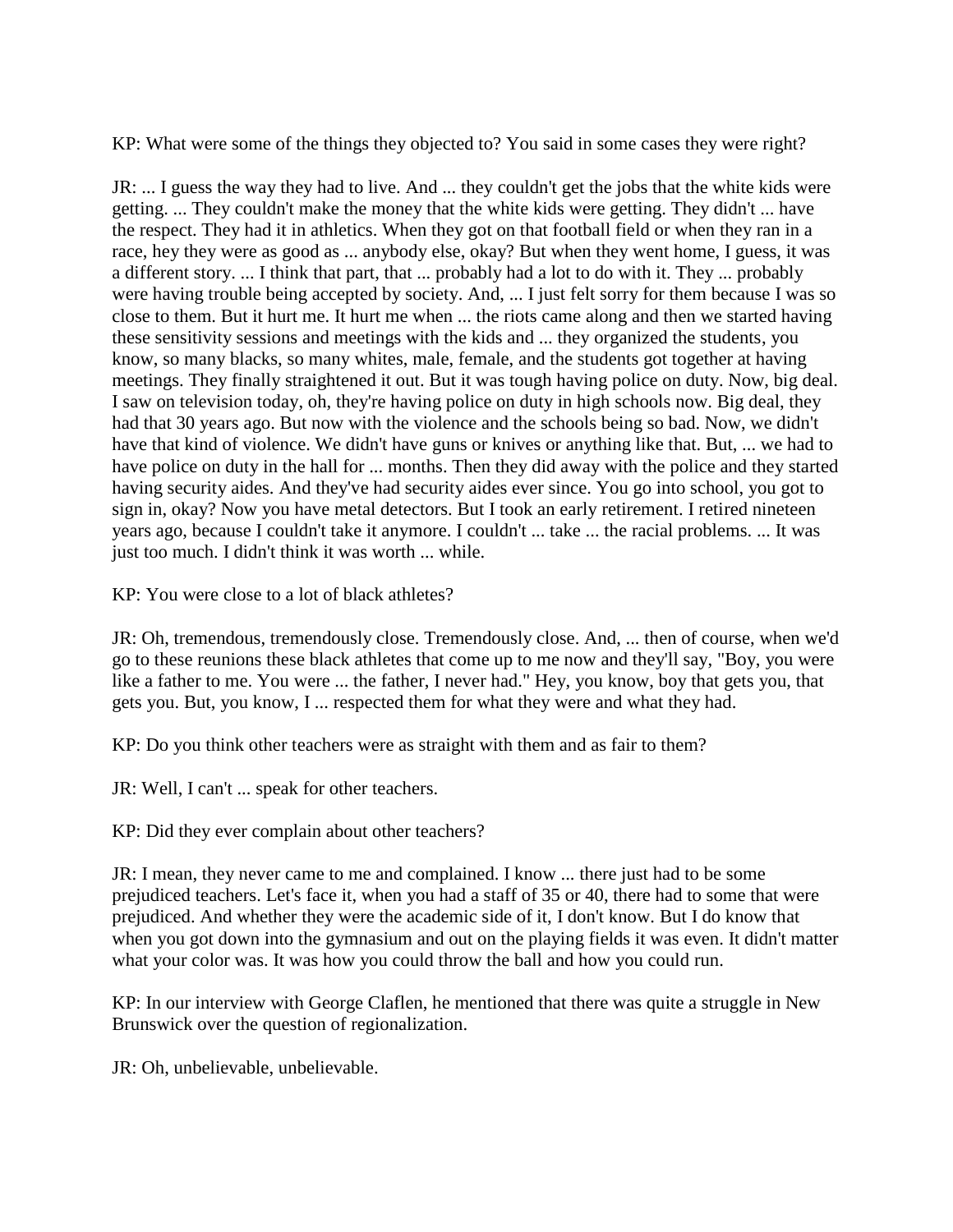KP: How did you feel about the issue at the time?

JR: Well, ... I felt sad because so many of the ... good athletes came from the sending districts. And, ... I honestly think I would not have the success I had in coaching had it not been for the ... athletes that came from the sending districts. And my cross country teams, all my long distant runners, were all from the sending districts, not ... from the city streets. And when North Brunswick and Milltown decided to pull out of New Brunswick, it was a blow. It was really a blow, because they were taking away the equalizer. Okay? Let's face it, there were whites that helped blacks, and were blacks that helped whites, all right. And I always felt that they each gain from each other by being in a classroom. And when you took all the whites from Milltown and North Brunswick out, what happened to New Brunswick? The black population went up, the Hispanic population went up and the whites put their kids in St. Peters and St. ... (Allawisious'?) or Saint ... who, you know, parochial schools. So it ... became, you know, more segregated than ever. And so the regionalization thing, that ... started it, that started it. But you know what? Now the very, very same district, North Brunswick, that pulled their kids out of New Brunswick because of the problem, are now having the same problems themselves. Now they're having sensitivity sessions. Now their teachers are meeting to learn how to handle the social problems of the whites and the blacks, and so forth and so on. So ... there's that circle again.

KP: You feel that sense of history repeating itself.

JR: See? Yeah. And I ... hear these things and I see these things. I mean, ... when I get back from Vermont and I started hearing, in fact, ... I went over to North Brunswick High School, and this is the time to push the button.

# [TAPE PAUSED]

I was you know, I was just being facetious over that.

KP: You taught high school during World War II and then you also taught during Korea and Vietnam. Do you have any memories of that?

JR: Once again, I had some of my top runners, in fact, John Dzelzkalns, who excelled in track at Rutgers, went to Korea and he made it back. But, yes, once again, I had quite a few ... students in Korea. And then Vietnam, you know. We ... went through it all again. I mean, ... we didn't change our curriculum ... like we did in World War II, for Vietnam and Korea.

KP: You did not create an obstacle course?

JR: No, no, nothing. Well, number one because, with Korea, the students were told ... they weren't in a war, they were in a police action. Okay? And, then of course, Vietnam, who knows? Nobody knew what was going on. It was just what they wanted us to know. But ... yes, once again, we had a lot of athletes that ... went over to Vietnam and went to Korea. Just ... like World War II. The same thing. And I'm sure they'll be there when the next one comes along. So they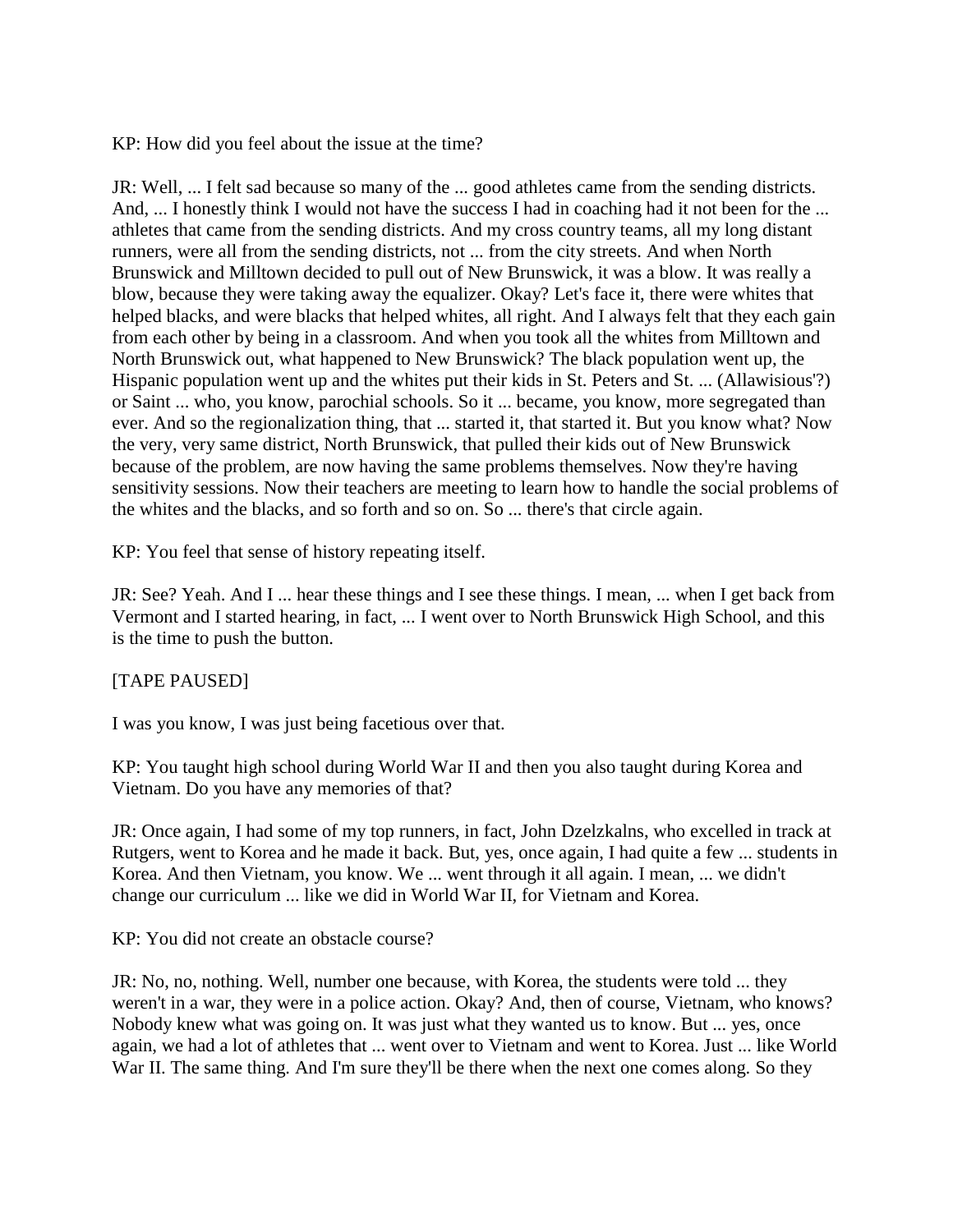probably went to, I don't know because I've been out of touch for nineteen years, but they were probably over in the Gulf, too. And they may be over their now.

KP: Jennifer ...

JG: I just have a question, you talked about race relations in New Brunswick. What were the race relations like at Rutgers within New Brunswick?

JR: What do you mean?

JG: When you went to school?

JR: When I was at Rutgers?

JG: Yes.

JR: I ca not even visualize seeing a black student. I can't visualize having a black student in class. That's embarrassing. I can't visualize. That's awful, isn't it? I ... know there must have been black students, but I can't ... think of any in ... my School of Education. I don't think we had any in the School of Education at that time. There must have been ... somebody. I don't know, a chemist, an engineer, I don't know. But, no, we ... didn't have them, but, of course that changed. That changed tremendously.

KP: When you were in school Paul Robeson came back to sing. How did students feel about Paul Robeson?

JR: Well it ... was a little difficult. We respected him as an athlete, but then again, there were so much, all we were fed was about this communism. ... That's the only thing that we were fed, communism, communism. In fact, ... I remember going to the University of Penn to see his son play against Penn for Cornell. And, ... I actually [had] more respect for his son than I did for him. It wasn't until later years that ... we found out through different readings of the Rutgers Alumni Monthly, that it wasn't what we were led to believe. So, you know, what can I say? ... I was duped, I was duped. Okay?

KP: J&J was a big presence always in New Brunswick. Johnson and Johnson.

JR: Oh yes, yes. It was in fact, ... the house ... where I stayed, where I roomed, he worked at J&J. And J&J, I guess, was to New Brunswick what Campbell Soup and RCA Victor was ... to Camden. It was, just ... everybody and his uncle I guess worked at the J&J. So, but it sure changed the town though didn't it, ... with the world building ... Oh, unbelievable.

KP: After most of your students graduated from high school, where would most of them go to work? Would most of them go to work at Johnson and Johnson in factories?

JR: I have no idea. I really don't.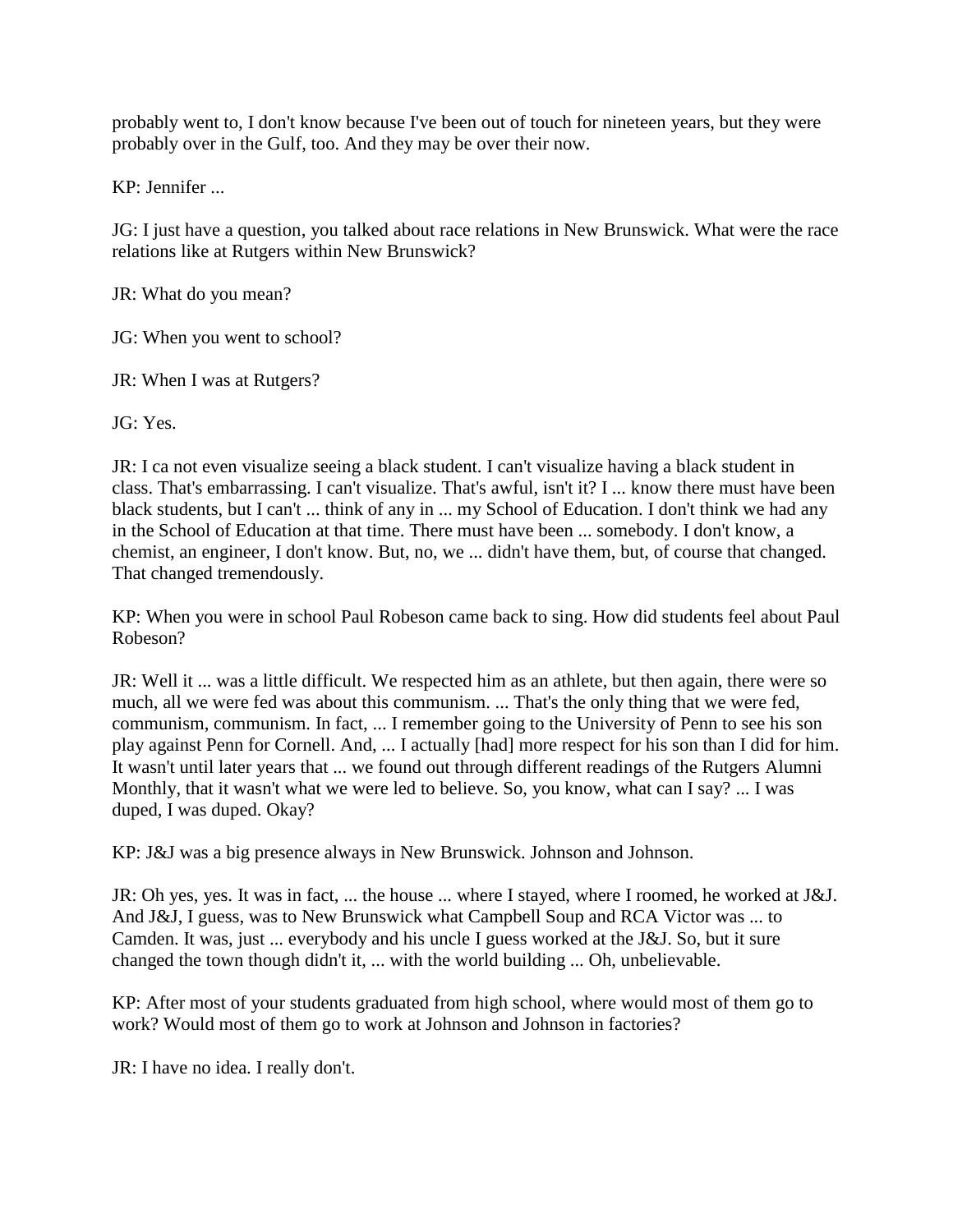KP: Would most of your athletes go on to college?

JR: Let's say quite a few of them did. Of course, all the good athletes did. New Brunswick High School was famous for its math and science departments. National Talent Search, National Merit Scholarship. I think they ... must still have it. But for years New Brunswick High School students would ... win merit scholarships every year. In fact, the legislature honored New Brunswick High School for having more merit scholarships winners, National Talent Search, not ... talent, National Science Search, whatever it was. I can't think of the ... actual name of it right now, but it had to do with ... science. And, of course, when the student body changed, that changed. I can't remember ever reading in the last fifteen years of anybody getting anything. Now it's East Brunswick High School. Now East Brunswick High School has all the winners and ... they've had more winners than I guess, [than] most other schools. So it has changed. And again, it's because of where they live.

KP: Jennifer, do you have any more questions?

JG: Yes, I just have one more question. You talked about the change in your school system. You stayed in the area. What do you think about the changes that occurred with Rutgers? And how Rutgers has evolved since you have been here?

JR: Well, it's too big. For me, for me, it's ... too big. Case in point: I attended a church supper in the town, Rocky Hill, the other day. And there was a girl sitting there with her mother and father and ... we sat down and introduced ourselves and so forth, so on. And she said, she was a student at Rutgers. "Oh, Rutgers. Oh, I went to Rutgers." "Oh you did?" "Yeah. Yeah Class of '42." "'42!" Okay, she's the student at Rutgers, now. So, I started asking her questions. She couldn't answer them. And I was trying to explain to her about Kirkpatrick Chapel and I was trying to explain how when I was a student at Rutgers everybody had to go to chapel at 12 o'clock, which only lasted about ten-fifteen minutes. I was excused from going because I was a waiter at Stollman's Restaurant. So I ... had a job and I had to serve on the tables, so I didn't go. She never heard of Kirkpatrick Chapel, didn't know where it was. That is why I said to you, it's too big. I think they lost, ... look, there's nothing wrong with it. ... I'm proud ... of Rutgers. I'm proud of what they're doing. I think in stature they're probably one of the top ten universities in the country ... as far as research and what have you.

-------------------------------------END OF SIDE TWO, TAPE ONE--------------------------------------

JR: But I'm on the outside looking it in, but it's big.

KP: You said, how long did it take to get between classes?

JR: ... Ten minutes.

KP: For you and ...

JR: Ten minutes, now it's 40. And the biggest ... transportation bus system in the state of New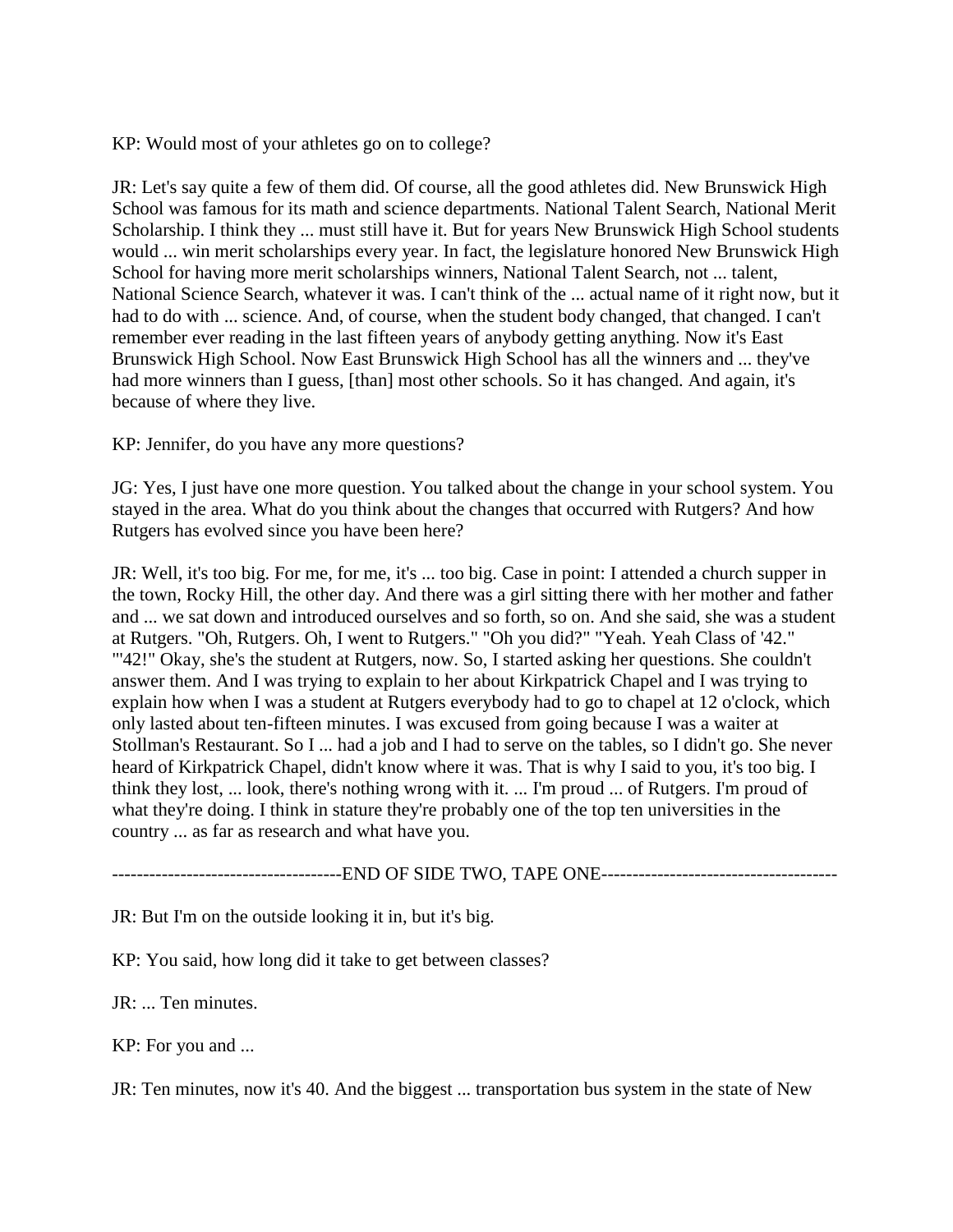Jersey is ... at Rutgers. It's unheard of. But they need it. I mean, let's face it, they need it. ... And I took the tour. I took the tour at ... my 50th reunion. We went on a bus and we rode all around and ... being a local, I was able to explain a lot of the things that they didn't know. And it was, "Oh, well that was this and that was that and so forth and so on." But it's ... just ... so big, so monstrous, unbelievable. But I hope that students don't lose ... out on the bigness of it. I hope it's not just going to class and getting an education and that's it. You know, what I mean? And then getting on a bus and going to another thing.

KP: In other words you think that you had quite a social world around Rutgers that might be missing from Rutgers today?

JR: Yeah, ... right. It was family. Here so much these days about family and I ... think that ... we were closer. We were closer. And the fact that we walked to class on campus and ten minutes between one class to another and ... then again, too, class size. I mean some of our classes, we only had twelve in a class. The ... biggest class was probably military science when everybody had to be there for ROTC. But, ... there must be students that are gone through Rutgers in four years and probably don't know more than 100 people. ... That's my point.

JG: What I think is the most interesting is working, I work with alumni, and to see people who graduated who are much more interested in the welfare and what's going on with the college than the students who go here now.

JR: Exactly.

JG: Like you said she didn't know where Kirkpatrick is. Well most people don't know what Queens College is who go here now.

JR: She didn't know where Queens College [is]. ... I mentioned Queens College, you know, and ... she didn't know and I'm trying ... to indoctrinate her. ... But hey, she's just, "I gotta go to class. I gotta get a bus to get to the next class and then I ... have to go home."

JG: Do you feel that support, or you know Rally for Rutgers has been lost? That's how I feel, I personally go here now, and I don't feel, like I talk to alumni and they're like, "Yes, Rutgers." And you don't see that in students now.

JR: ... You have it athletically, but I don't think you have it any other way. I don't know whether ... all the chemists in the School of Chemistry are [as] close as all the fellows were in the School of Education when I was here. ... We knew each other. ... We knew all about each other. We were [close], we were a family, we were close and the bigness ... of Rutgers, not that ... it's wrong, but the bigness of it, ... I think is gonna ... be in [a] disadvantage in that respect. You're not going to become as friendly as you were when it was a small school, but then maybe the advantages outweigh that. ... Because being as big as they are, they probably have more to offer, and can do more things, and they probably have a ... bigger staff. And ... they're able to do more with what they have. So, ... how's that with you?

KP: No, I found that the bigness sometimes a problem, I went to a very small college, I went to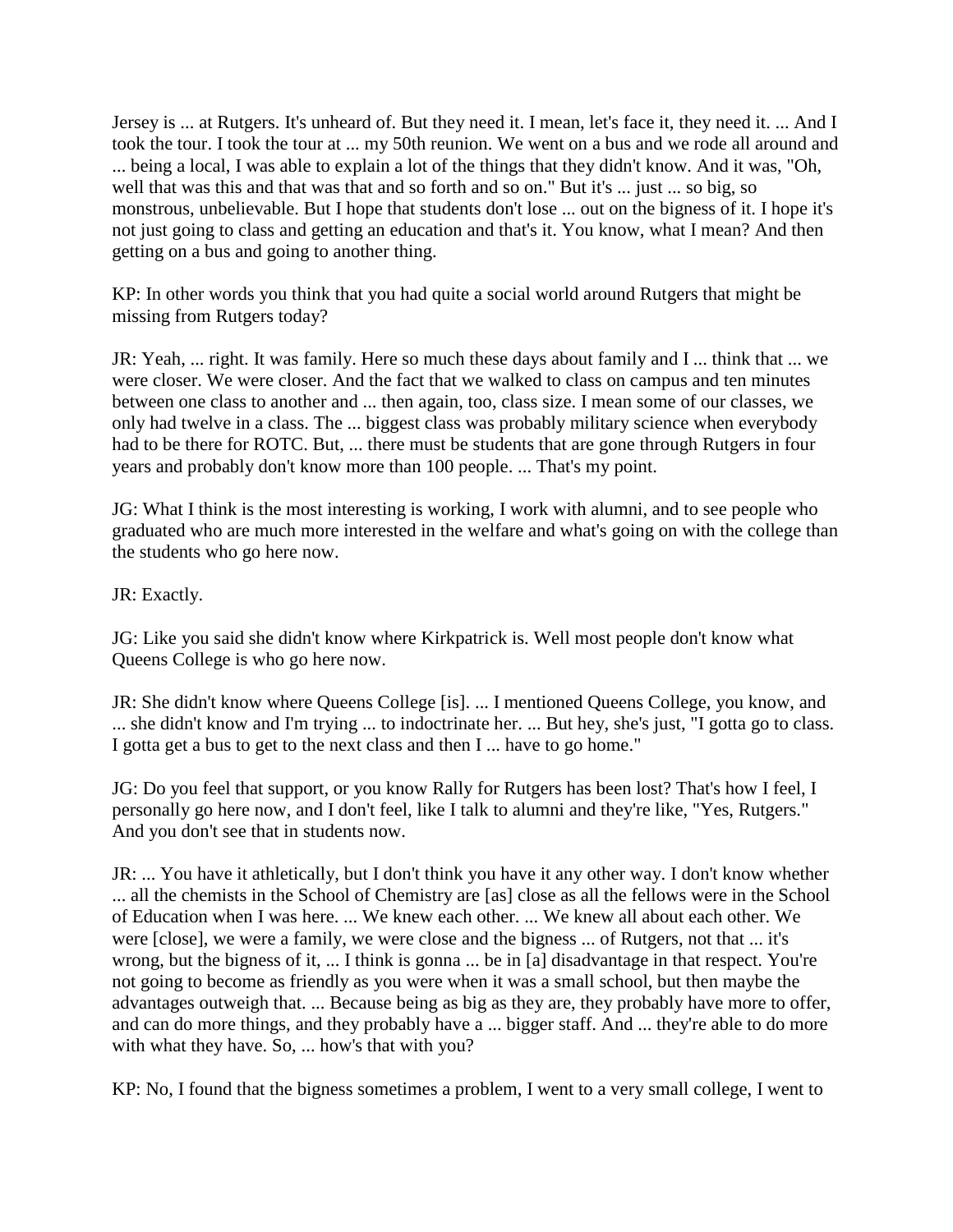Drew University, and I noticed that you gained quite a bit from knowing everyone from the teachers to the administrators to most of the students. You knew everyone. Coming to Rutgers, while I enjoyed a lot of the opportunities at Rutgers and I was as a graduate student better able to use them, it's still quite intimidating. You know the president of the university isn't going to recognize who you are.

JR: How often do you have a Rutgers campus wide staff meeting?

KP: I have never been to one. Exactly.

JR: There you are. So, ... it works both ways. Not only with the students, but you have the same thing at the top. You have ... faculty members that probably never ever met.

KP: Oh, definitely. In fact, I haven't even met all the people at the history department.

JR: That's a case in point. ... When I was a student a Rutgers, the history department was in a house over there and all the history teachers were in that house. Okay? At Bishop. ... And the physical education, they all had offices in the gym, every ... person there was in that ... building. And zoology department, you name it. And that's what you lost in the ... administration I think is what you're also losing in the student body. Again, not that it's a disadvantage because they are getting a good education and ... I think that a degree or an education from Rutgers is ... very widely accepted nationally. You don't have to be ashamed to say you went to Rutgers. I hope. [laughter]

KP: I just wanted to follow up on a few things that you said about ...

JR: Timeout. PAUSE

KP: I just wanted to ask a few questions about your maritime service. You had mentioned that you had been deferred because you were a ...

JR: Right.

KP: A pre-Pearl Harbor baby, rather father.

JR: Father. [laughter] ...

JR: The group that you were with, you were the only college educated person.

JR: That's right.

KP: Where did most of the people come from in your contingent?

JR: Texas, Oklahoma, Far West. Uneducated, young kids. And ... I felt like a grandfather in the barracks. It was ... unbelievable. ... Just absolutely unbelievable.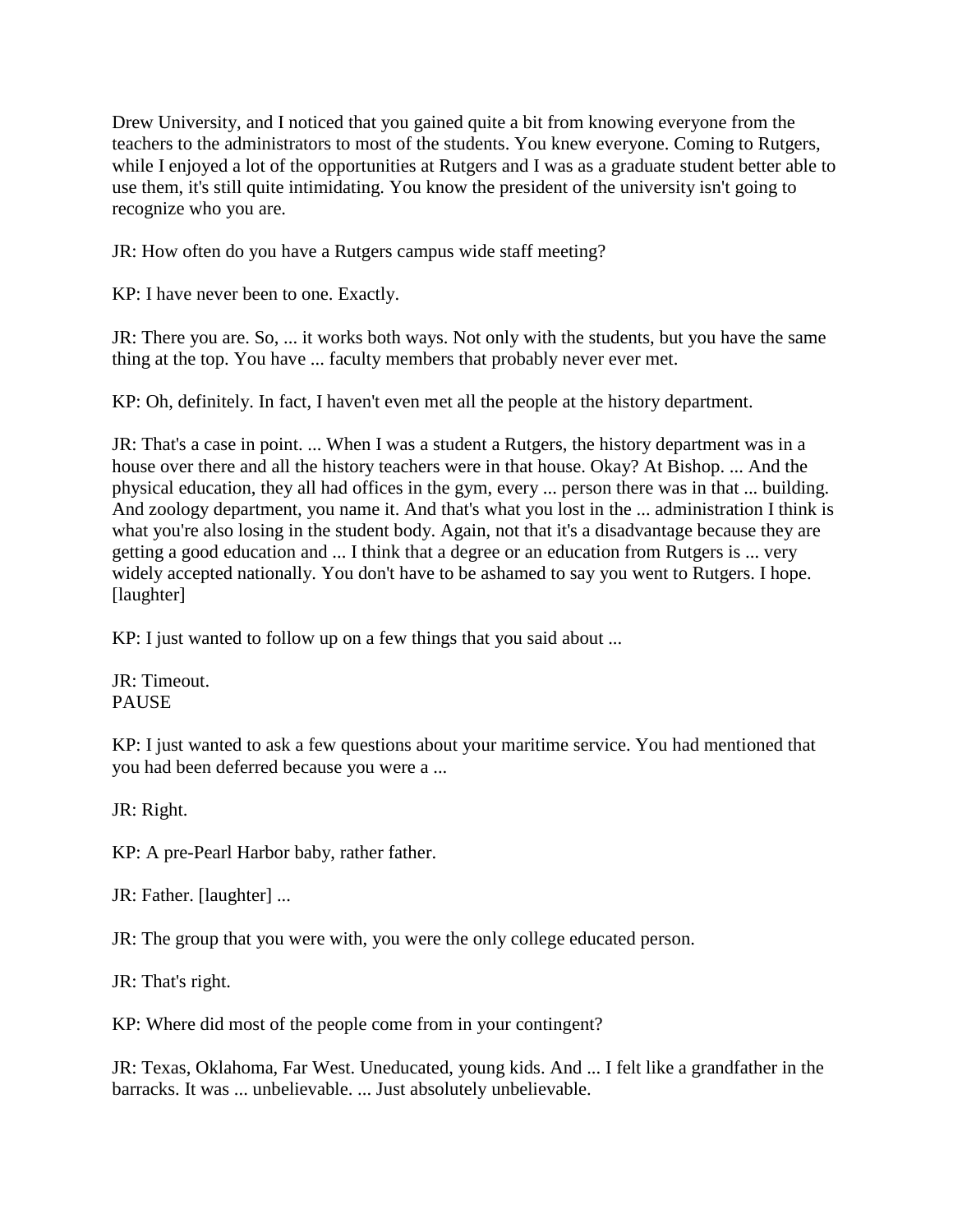KP: Did all of them know how to read?

JR: ... Well they ... didn't have to read. They just did what ... they were told to do. ... It was very obvious that ... that wasn't for me to just, you know, that's why I applied for purser school. So I ... had the interviews, took the exam and ... I wasn't worried about not getting in because of ... my background at Rutgers and so forth and so on. But it was ... quite an experience. It was.

KP: These people from Oklahoma, Texas, what was it like for them to encounter New York, for example, the subway and the crowds of people?

JR: ... They didn't know how to change a t-shirt. They didn't know what it was to change a t-shirt everyday. It was ... sad, actually sad. But, ... then again, by the time the ... officers at the maritime got ... them through basic training, they ... would've been alright. They'd been okay. ... Otherwise, ... they'd been discharged.

KP: How long were you at Sheepshead Bay?

JR: Five weeks I was there, five weeks.

KP: So you went through all of the basic training for merchant marine.

JR: Well, for me it was elementary, you know.

KP: In fact, you had taught all this.

JR: ... But parts of it were new like the fire training, you know, what to do in case of fire on the ship, how to identify planes and so forth and so on. That was a new experience. And the military part of it was different. And so then in that case I was a student all over again. But it was ... a challenge. And one good thing is that ... we were able to get things there that you couldn't get as a civilian, candy. [laughter] So when I came back to my wife and son, I came back with bags of forbidden candies that you couldn't get in the store.

KP: So you ate better as a merchant marine trainee?

JR: Oh yeah, we had good food. I'll say that much. Good food. And being, again, once again, a value of a college education, ... I was a temporary petty officer so we wore a white hat instead of a black hat. And we marched the troops over to ... get their food three times a day and then after we got them over there, then we go to the front of the line and get the food first. [laughter] So that was an advantage. Look, I'm in trouble. I have to be somewhere else soon.

KP: No, that's fine, I understand that you have to leave. Let me just say this concludes an interview with Mr. John C. Ragone on November 2, 1994 with Kurt Piehler and Jennifer Grigas. And thank you very much.

JR: Right.